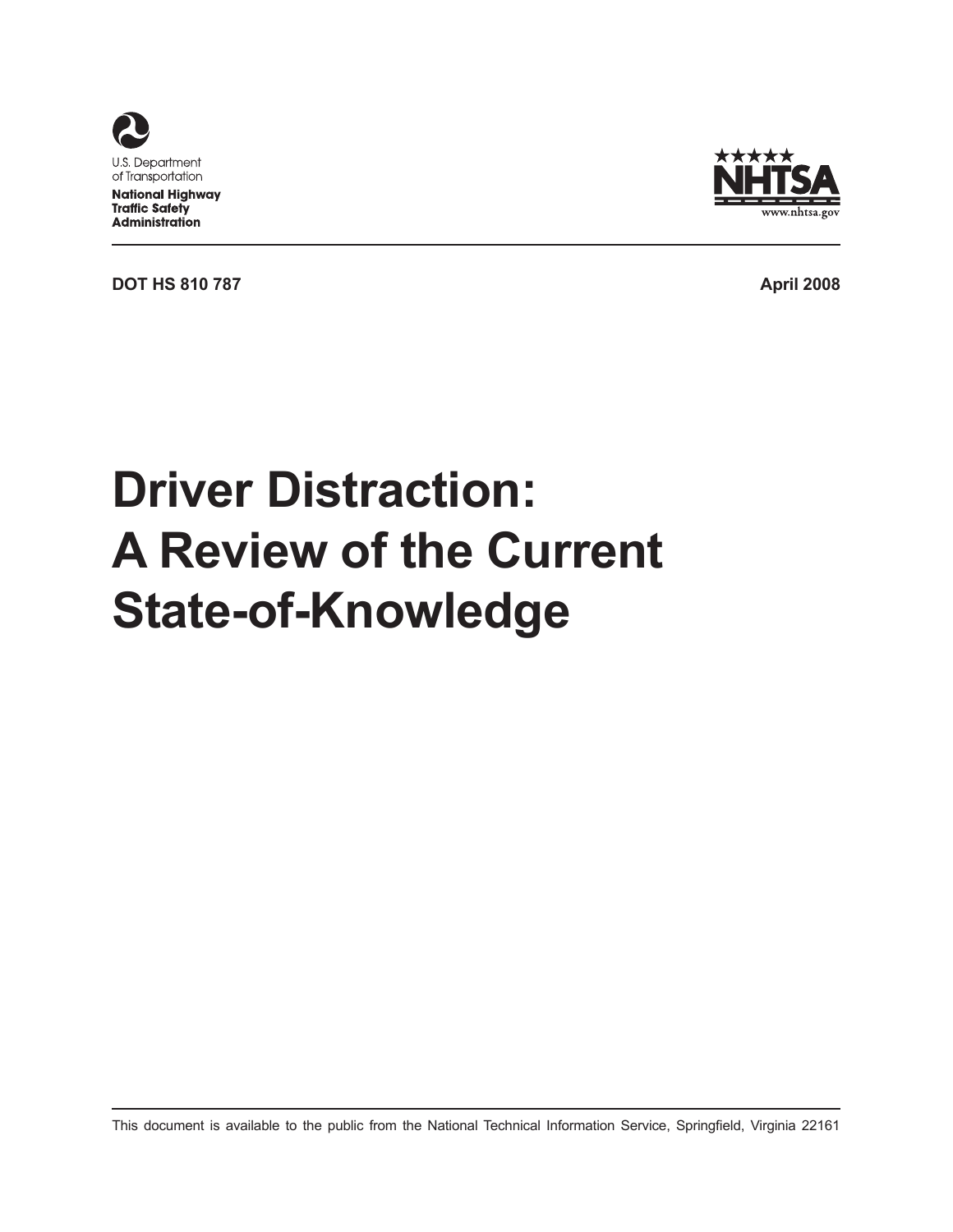#### **DISCLAIMER**

This publication is distributed by the U.S. Department of Transportation, National Highway Traffic Safety Administration, in the interest of information exchange. The opinions, findings, and conclusions expressed in this publication are those of the author(s) and not necessarily those of the Department of Transportation or the National Highway Traffic Safety Administration. The United States Government assumes no liability for its contents or use thereof. If products or trade names are mentioned, it is because they are considered essential to the object of the publication and should not be construed as an endorsement. The United States Government does not endorse products or manufacturers.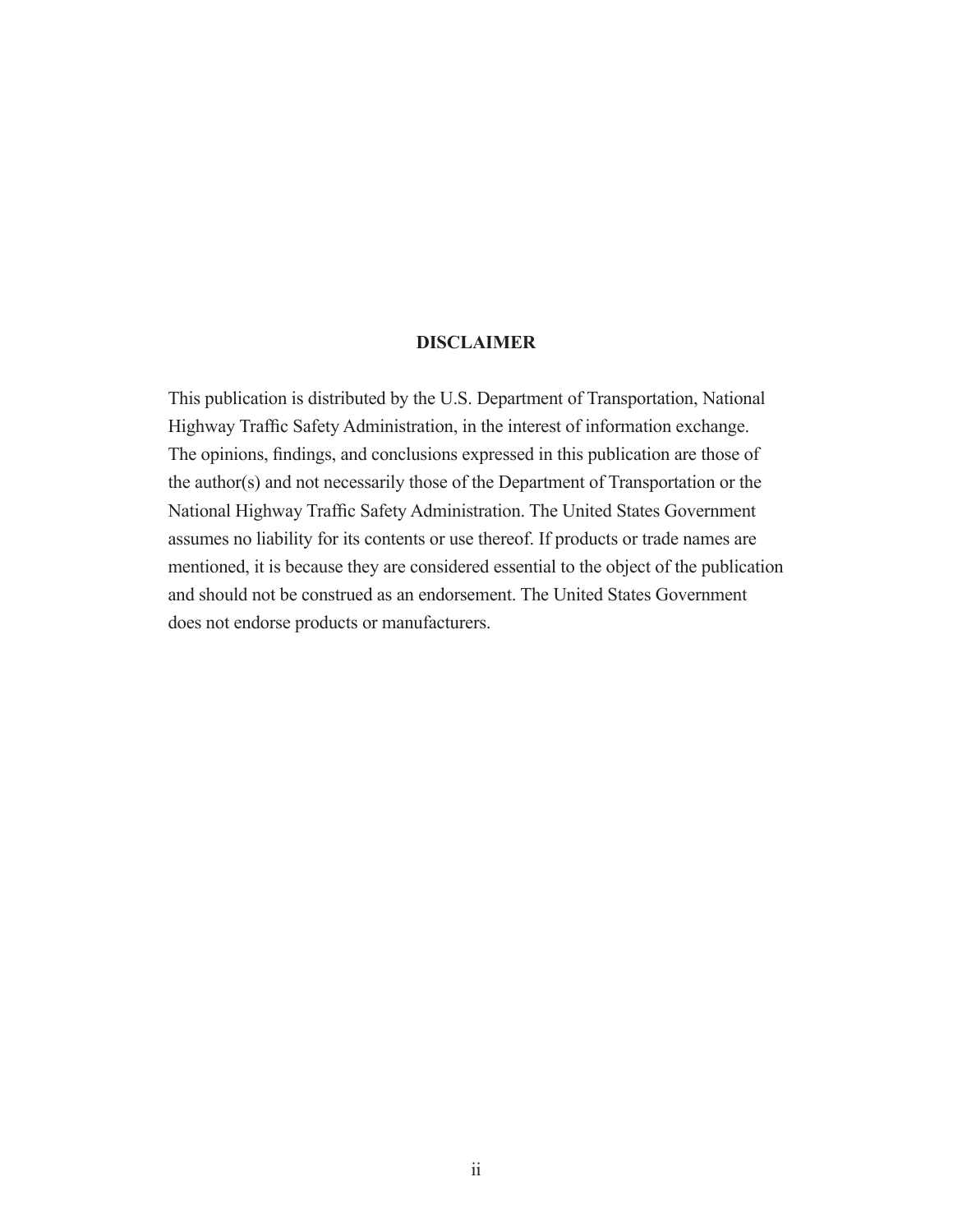| <b>Technical Report Documentation Page</b> |
|--------------------------------------------|
|--------------------------------------------|

| 1. Report No.<br>3. Recipient's Catalog No.<br>2. Government Accession No.<br><b>DOT HS 810 787</b><br>4. Title and Subtitle<br>5. Report Date<br>Driver Distraction: A Review of the Current State-of-Knowledge<br>April 2008<br>6. Performing Organization Code<br>NHTSA/NVS-312<br>7. Author(s)<br>8. Performing Organization Report No.<br>Thomas A. Ranney, Transportation Research Center, Inc.<br>9. Performing Organization Name and Address<br>10. Work Unit No. (TRAIS)<br>National Highway Traffic Safety Administration<br>Vehicle Research and Test Center<br>11. Contract or Grant No.<br>P.O. Box 37<br>East Liberty, OH 43319<br>12. Sponsoring Agency Name and Address<br>13. Type of Report and Period Covered<br>National Highway Traffic Safety Administration<br>Final Report<br>1200 New Jersey Avenue SE.<br>14. Sponsoring Agency Code<br>Washington, DC 20590<br>15. Supplementary Notes<br>The author wishes to thank Mike Perel and David Shinar for their helpful suggestions and Julie Barker for assembling relevant<br>references.<br>Distinct from other forms of driver inattention, distraction occurs when a driver's attention is diverted away from driving by<br>a secondary task that requires focusing on an object, event, or person not related to the driving task. Although existing data is<br>inadequate and not representative of the driving population, it is estimated that drivers engage in potentially distracting secondary<br>tasks approximately 30 percent of the time their vehicles are in motion. Conversation with passengers is the most frequent<br>secondary task followed by eating, smoking, manipulating controls, reaching inside the vehicle, and cell phone use. Driver<br>attention status is unknown for a large percentage of crash-involved drivers in the Crashworthiness Data System (CDS). However<br>for the period between 1995 and 2003 it is estimated that 10.5 percent of crash-involved drivers were distracted at the time of their<br>crash involvement. Approximately 70 percent of distracted drivers' crashes were either non-collision (single-vehicle) or rear-<br>end collisions. A significant proportion of the existing literature is devoted to assessing the impact of cell phone use on driving<br>performance and safety. Although cell phone use represents a relatively small part of the overall distraction problem, use among<br>drivers is steadily growing with approximately 10 percent of drivers using some type of cell phone at any point in time. Although<br>not representative of the U.S. experience, the available evidence suggests that cell phone use increases drivers' crash risk by a<br>factor of 4. Experimental studies consistently reveal driving performance degradation (primarily slowed response time) associated<br>with cell phone use; however phone tasks used in these studies are generally unrealistic and often more complex than everyday<br>phone conversations. Insufficient data exist to assess the distraction effects of in-vehicle information systems (IVIS), however<br>experimental results suggest that voice-based interfaces are less distracting than those requiring manual entry (e.g., via keyboard).<br>Standard behavioral countermeasures, including laws, enforcement, and sanctions, are considered unlikely to be effective because<br>distraction is a broad societal problem associated with lifestyle patterns and choices. Options for environmental (roadway)<br>strategies are limited. Considerable activity has been devoted to the development of guidelines for IVIS interface design, resulting<br>representative data on distraction incidence and crash risk, and advanced driver assistance technologies that monitor drivers' visual<br>behavior and manage the flow of information to the driver. Recommendations for future research are presented.<br>17. Key Words<br>18. Distribution Statement<br>Document is available to the public from the<br>driver distraction, inattention, driving performance, crash risk, cognitive distraction,<br>National Technical Information Service<br>Springfield, VA 22161<br>21. No. of Pages<br>19. Security Classif. (of this report)<br>20. Security Classif. (of this page)<br>22. Price<br>Unclassified<br>Unclassified<br>25 |                                                                                                                                                                                         |  |  | сенитсян терои с в осинтентатон т ад |  |
|----------------------------------------------------------------------------------------------------------------------------------------------------------------------------------------------------------------------------------------------------------------------------------------------------------------------------------------------------------------------------------------------------------------------------------------------------------------------------------------------------------------------------------------------------------------------------------------------------------------------------------------------------------------------------------------------------------------------------------------------------------------------------------------------------------------------------------------------------------------------------------------------------------------------------------------------------------------------------------------------------------------------------------------------------------------------------------------------------------------------------------------------------------------------------------------------------------------------------------------------------------------------------------------------------------------------------------------------------------------------------------------------------------------------------------------------------------------------------------------------------------------------------------------------------------------------------------------------------------------------------------------------------------------------------------------------------------------------------------------------------------------------------------------------------------------------------------------------------------------------------------------------------------------------------------------------------------------------------------------------------------------------------------------------------------------------------------------------------------------------------------------------------------------------------------------------------------------------------------------------------------------------------------------------------------------------------------------------------------------------------------------------------------------------------------------------------------------------------------------------------------------------------------------------------------------------------------------------------------------------------------------------------------------------------------------------------------------------------------------------------------------------------------------------------------------------------------------------------------------------------------------------------------------------------------------------------------------------------------------------------------------------------------------------------------------------------------------------------------------------------------------------------------------------------------------------------------------------------------------------------------------------------------------------------------------------------------------------------------------------------------------------------------------------------------------------------------------------------------------------------------------------------------------------------------------------------------------------------------------------------------------------------------------------------------------------------------------------------------------------------------------------------------------------------------------------------------------------------------------------------------------------------------------------------------------------------------------------------------------------------------------------------------------------------------------------------------------------------------------------------------------------------------------------------------------------------------------------------------------------------------------------------------------------------------------------------------------------------------------|-----------------------------------------------------------------------------------------------------------------------------------------------------------------------------------------|--|--|--------------------------------------|--|
|                                                                                                                                                                                                                                                                                                                                                                                                                                                                                                                                                                                                                                                                                                                                                                                                                                                                                                                                                                                                                                                                                                                                                                                                                                                                                                                                                                                                                                                                                                                                                                                                                                                                                                                                                                                                                                                                                                                                                                                                                                                                                                                                                                                                                                                                                                                                                                                                                                                                                                                                                                                                                                                                                                                                                                                                                                                                                                                                                                                                                                                                                                                                                                                                                                                                                                                                                                                                                                                                                                                                                                                                                                                                                                                                                                                                                                                                                                                                                                                                                                                                                                                                                                                                                                                                                                                                                                |                                                                                                                                                                                         |  |  |                                      |  |
|                                                                                                                                                                                                                                                                                                                                                                                                                                                                                                                                                                                                                                                                                                                                                                                                                                                                                                                                                                                                                                                                                                                                                                                                                                                                                                                                                                                                                                                                                                                                                                                                                                                                                                                                                                                                                                                                                                                                                                                                                                                                                                                                                                                                                                                                                                                                                                                                                                                                                                                                                                                                                                                                                                                                                                                                                                                                                                                                                                                                                                                                                                                                                                                                                                                                                                                                                                                                                                                                                                                                                                                                                                                                                                                                                                                                                                                                                                                                                                                                                                                                                                                                                                                                                                                                                                                                                                |                                                                                                                                                                                         |  |  |                                      |  |
|                                                                                                                                                                                                                                                                                                                                                                                                                                                                                                                                                                                                                                                                                                                                                                                                                                                                                                                                                                                                                                                                                                                                                                                                                                                                                                                                                                                                                                                                                                                                                                                                                                                                                                                                                                                                                                                                                                                                                                                                                                                                                                                                                                                                                                                                                                                                                                                                                                                                                                                                                                                                                                                                                                                                                                                                                                                                                                                                                                                                                                                                                                                                                                                                                                                                                                                                                                                                                                                                                                                                                                                                                                                                                                                                                                                                                                                                                                                                                                                                                                                                                                                                                                                                                                                                                                                                                                |                                                                                                                                                                                         |  |  |                                      |  |
|                                                                                                                                                                                                                                                                                                                                                                                                                                                                                                                                                                                                                                                                                                                                                                                                                                                                                                                                                                                                                                                                                                                                                                                                                                                                                                                                                                                                                                                                                                                                                                                                                                                                                                                                                                                                                                                                                                                                                                                                                                                                                                                                                                                                                                                                                                                                                                                                                                                                                                                                                                                                                                                                                                                                                                                                                                                                                                                                                                                                                                                                                                                                                                                                                                                                                                                                                                                                                                                                                                                                                                                                                                                                                                                                                                                                                                                                                                                                                                                                                                                                                                                                                                                                                                                                                                                                                                |                                                                                                                                                                                         |  |  |                                      |  |
|                                                                                                                                                                                                                                                                                                                                                                                                                                                                                                                                                                                                                                                                                                                                                                                                                                                                                                                                                                                                                                                                                                                                                                                                                                                                                                                                                                                                                                                                                                                                                                                                                                                                                                                                                                                                                                                                                                                                                                                                                                                                                                                                                                                                                                                                                                                                                                                                                                                                                                                                                                                                                                                                                                                                                                                                                                                                                                                                                                                                                                                                                                                                                                                                                                                                                                                                                                                                                                                                                                                                                                                                                                                                                                                                                                                                                                                                                                                                                                                                                                                                                                                                                                                                                                                                                                                                                                |                                                                                                                                                                                         |  |  |                                      |  |
|                                                                                                                                                                                                                                                                                                                                                                                                                                                                                                                                                                                                                                                                                                                                                                                                                                                                                                                                                                                                                                                                                                                                                                                                                                                                                                                                                                                                                                                                                                                                                                                                                                                                                                                                                                                                                                                                                                                                                                                                                                                                                                                                                                                                                                                                                                                                                                                                                                                                                                                                                                                                                                                                                                                                                                                                                                                                                                                                                                                                                                                                                                                                                                                                                                                                                                                                                                                                                                                                                                                                                                                                                                                                                                                                                                                                                                                                                                                                                                                                                                                                                                                                                                                                                                                                                                                                                                |                                                                                                                                                                                         |  |  |                                      |  |
|                                                                                                                                                                                                                                                                                                                                                                                                                                                                                                                                                                                                                                                                                                                                                                                                                                                                                                                                                                                                                                                                                                                                                                                                                                                                                                                                                                                                                                                                                                                                                                                                                                                                                                                                                                                                                                                                                                                                                                                                                                                                                                                                                                                                                                                                                                                                                                                                                                                                                                                                                                                                                                                                                                                                                                                                                                                                                                                                                                                                                                                                                                                                                                                                                                                                                                                                                                                                                                                                                                                                                                                                                                                                                                                                                                                                                                                                                                                                                                                                                                                                                                                                                                                                                                                                                                                                                                |                                                                                                                                                                                         |  |  |                                      |  |
|                                                                                                                                                                                                                                                                                                                                                                                                                                                                                                                                                                                                                                                                                                                                                                                                                                                                                                                                                                                                                                                                                                                                                                                                                                                                                                                                                                                                                                                                                                                                                                                                                                                                                                                                                                                                                                                                                                                                                                                                                                                                                                                                                                                                                                                                                                                                                                                                                                                                                                                                                                                                                                                                                                                                                                                                                                                                                                                                                                                                                                                                                                                                                                                                                                                                                                                                                                                                                                                                                                                                                                                                                                                                                                                                                                                                                                                                                                                                                                                                                                                                                                                                                                                                                                                                                                                                                                |                                                                                                                                                                                         |  |  |                                      |  |
|                                                                                                                                                                                                                                                                                                                                                                                                                                                                                                                                                                                                                                                                                                                                                                                                                                                                                                                                                                                                                                                                                                                                                                                                                                                                                                                                                                                                                                                                                                                                                                                                                                                                                                                                                                                                                                                                                                                                                                                                                                                                                                                                                                                                                                                                                                                                                                                                                                                                                                                                                                                                                                                                                                                                                                                                                                                                                                                                                                                                                                                                                                                                                                                                                                                                                                                                                                                                                                                                                                                                                                                                                                                                                                                                                                                                                                                                                                                                                                                                                                                                                                                                                                                                                                                                                                                                                                |                                                                                                                                                                                         |  |  |                                      |  |
|                                                                                                                                                                                                                                                                                                                                                                                                                                                                                                                                                                                                                                                                                                                                                                                                                                                                                                                                                                                                                                                                                                                                                                                                                                                                                                                                                                                                                                                                                                                                                                                                                                                                                                                                                                                                                                                                                                                                                                                                                                                                                                                                                                                                                                                                                                                                                                                                                                                                                                                                                                                                                                                                                                                                                                                                                                                                                                                                                                                                                                                                                                                                                                                                                                                                                                                                                                                                                                                                                                                                                                                                                                                                                                                                                                                                                                                                                                                                                                                                                                                                                                                                                                                                                                                                                                                                                                |                                                                                                                                                                                         |  |  |                                      |  |
|                                                                                                                                                                                                                                                                                                                                                                                                                                                                                                                                                                                                                                                                                                                                                                                                                                                                                                                                                                                                                                                                                                                                                                                                                                                                                                                                                                                                                                                                                                                                                                                                                                                                                                                                                                                                                                                                                                                                                                                                                                                                                                                                                                                                                                                                                                                                                                                                                                                                                                                                                                                                                                                                                                                                                                                                                                                                                                                                                                                                                                                                                                                                                                                                                                                                                                                                                                                                                                                                                                                                                                                                                                                                                                                                                                                                                                                                                                                                                                                                                                                                                                                                                                                                                                                                                                                                                                | in some improvements. Promising future developments include large-scale naturalistic data collections to provide objective and<br>IVIS, naturalistic data, cell phones, countermeasures |  |  |                                      |  |
|                                                                                                                                                                                                                                                                                                                                                                                                                                                                                                                                                                                                                                                                                                                                                                                                                                                                                                                                                                                                                                                                                                                                                                                                                                                                                                                                                                                                                                                                                                                                                                                                                                                                                                                                                                                                                                                                                                                                                                                                                                                                                                                                                                                                                                                                                                                                                                                                                                                                                                                                                                                                                                                                                                                                                                                                                                                                                                                                                                                                                                                                                                                                                                                                                                                                                                                                                                                                                                                                                                                                                                                                                                                                                                                                                                                                                                                                                                                                                                                                                                                                                                                                                                                                                                                                                                                                                                |                                                                                                                                                                                         |  |  |                                      |  |

**Form DOT F 1700.7 (8-72)** Reproduction of completed page authorized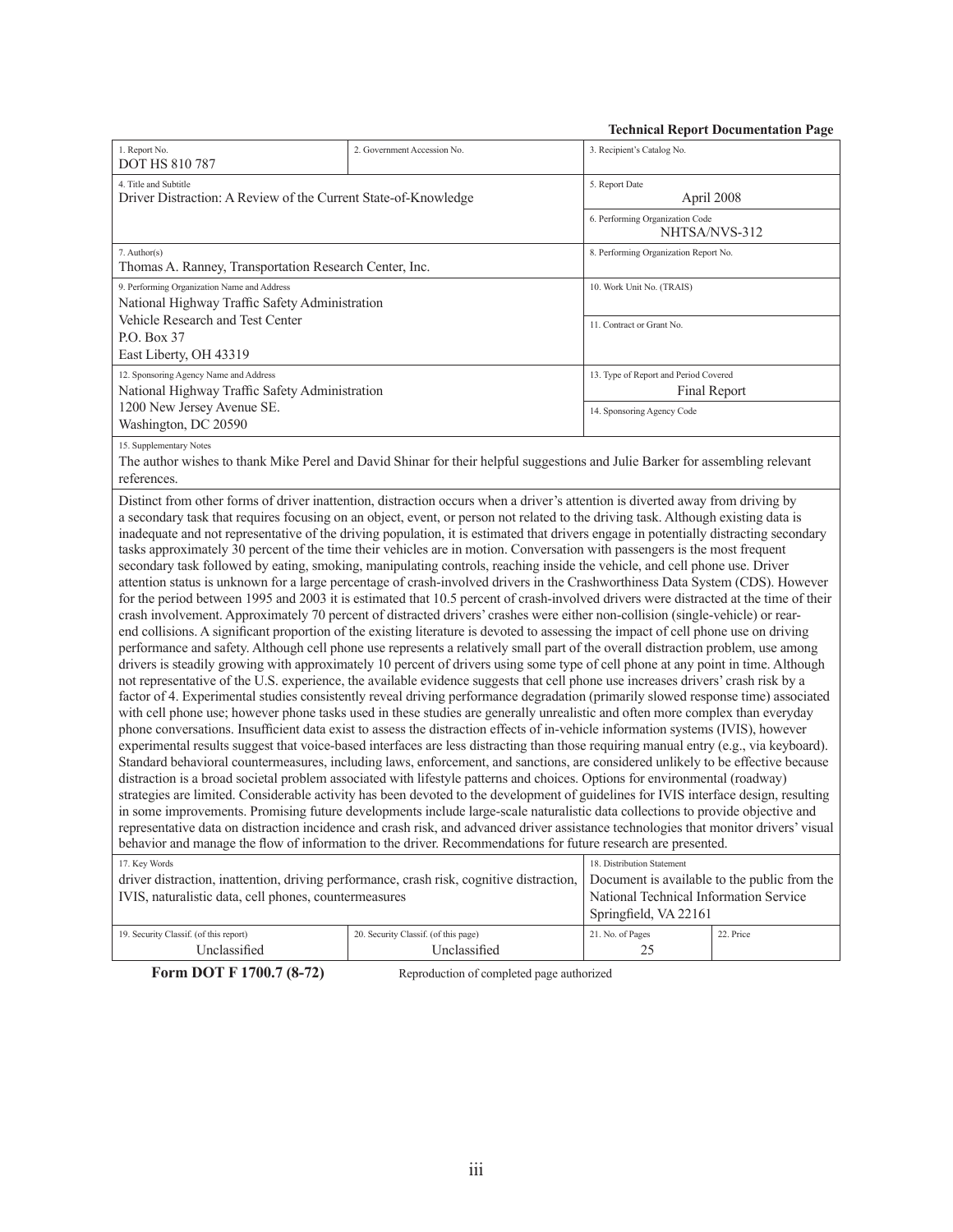## **TABLE OF CONTENTS**

| 1.0 |  |
|-----|--|
| 2.0 |  |
|     |  |
|     |  |
| 3 Q |  |
|     |  |
|     |  |
| 4.0 |  |
|     |  |
|     |  |
|     |  |
|     |  |
|     |  |
| 5.0 |  |
|     |  |
|     |  |
|     |  |
|     |  |
|     |  |
|     |  |
|     |  |
| 60  |  |
|     |  |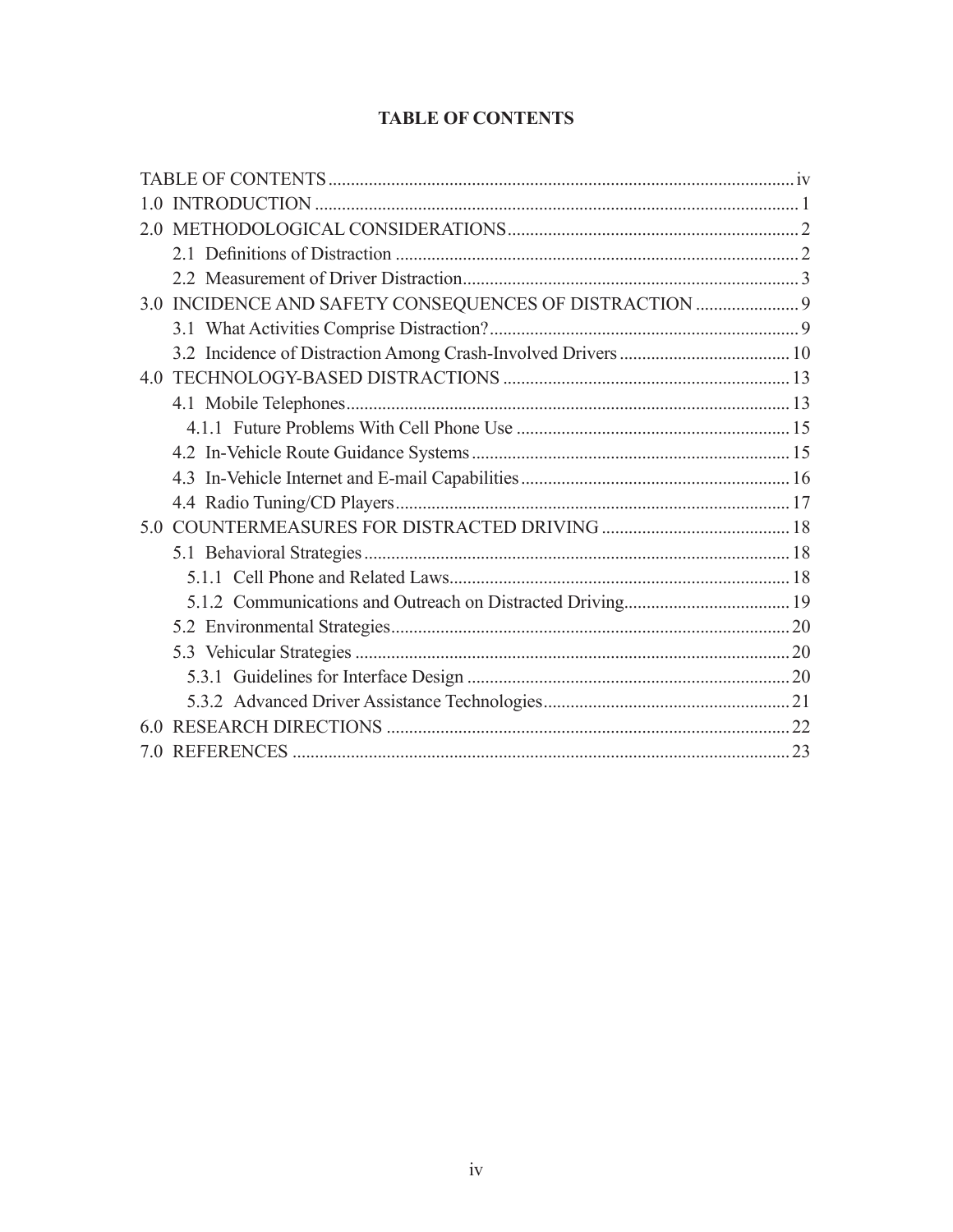#### **1.0 INTRODUCTION**

The increasing use of cellular phones has served as a catalyst for growing interest in driver distraction in recent years. While the use of cellular phones poses a significant and increasing risk to roadway safety (McCartt, Hellinga, & Braitman, 2006), studies show that it represents a relatively small proportion of a bigger distraction problem. At one extreme, distraction can be caused by everyday activities such as eating, smoking, and selecting radio stations. At the other extreme, distraction also results from drivers' interactions with advanced in-vehicle information systems (IVIS), which deliver traffic information and other forms of driver support. Accurate and timely traffic information can decrease travel times and costs as well as distraction if the driver does not have to divert attention to obtain the information. However, there exists the significant potential for distraction associated with these information systems. The responsibility for managing distraction is complicated by the fact that the capabilities of such systems appear independent of whether the systems exist as original equipment, add-on, or are brought into the vehicles by drivers. Indeed, Stutts et al. (2001) concluded that as the proliferation of wireless communication, entertainment and driver assistance systems continues, it is likely that the rate of distractionrelated crashes will escalate.

The objective of this report is to consolidate current knowledge on driver distraction to help state and local governments formulate effective policies, regulations and laws. In addition, this report identifies areas in which scientific evidence is weak or lacking, thus providing information necessary to focus the Federal research effort in the most productive directions. The document begins by discussing the definition of distraction and the approaches and challenges involved in measuring distraction. Next, we consider the specific behaviors that comprise distraction and summarize what is known about their incidence and influence on crash involvement. This is followed by a discussion of the effects of cell phones on driving behavior and crash risk. We then consider in-vehicle technological advancements, such as navigation systems, and their potential for distraction. Next, we discuss the effectiveness of countermeasures that have been developed, including laws restricting cell phone use. Finally, we identify research needed to better understand and address the problem of driver distraction.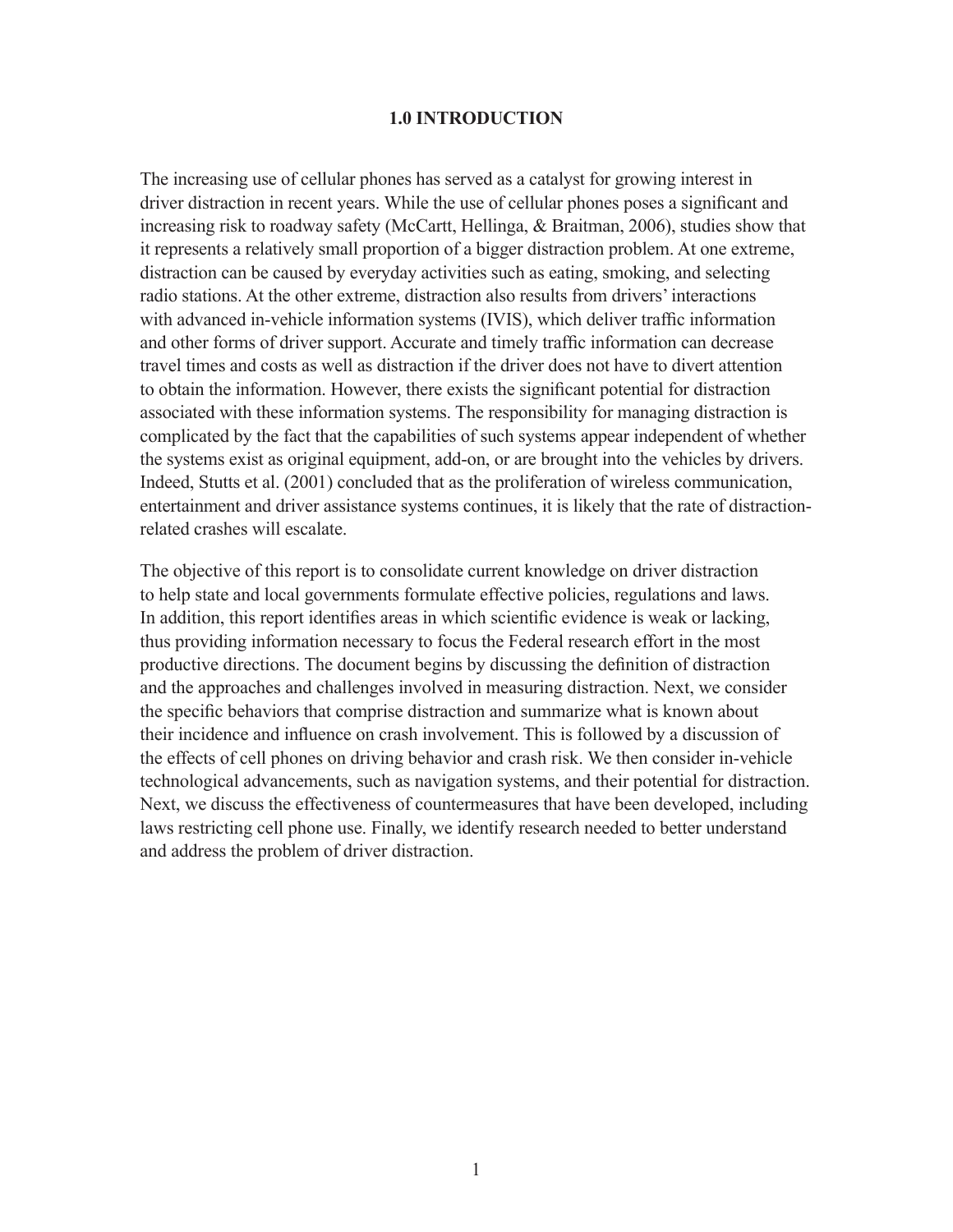#### **2.0 METHODOLOGICAL CONSIDERATIONS**

Numerous research studies have addressed driver distraction. Most of these studies address issues relating to the distraction effects of cellular phones. The relevant literature has grown to the point that several comprehensive reviews have recently been published. One study (McCartt et al., 2006) reviewed 125 studies relating to cell phones and driving. For this report, we therefore use these secondary sources where possible, supplemented with primary sources where necessary for completeness.

#### **2.1 Definitions of Distraction**

Consolidating the existing knowledge about driver distraction runs into difficulty from the outset with the realization that there is no generally accepted definition of driver distraction (Trezise et al., 2006). The International Standards Organization developed the following rudimentary definition: Distraction is "attention given to a non-driving-related activity, typically to the detriment of driving performance" (Pettitt, Burnett, & Stevens, 2005). Stutts and colleagues distinguished distraction from other forms of driver inattention (Stutts, Reinfurt, Staplin, & Rodgman, 2001). They defined distraction as a form of inattention in which a driver "is delayed in the recognition of information needed to safely accomplish the driving task because some event, activity, object, or person within or outside the vehicle compels or induces the driver's shifting attention away from the driving task."

Attempts to create a more comprehensive definition have focused on several issues. The first issue is whether driver distraction requires an identifiable source, including either an observable event (e.g., unexpected movement of an animal inside the vehicle) or an activity in which the driver chooses to engage (e.g., inserting a CD or eating). There is general agreement that the existence of a triggering activity is a critical part of the definition (Trezise et al., 2006; Pettitt et al., 2005); however, there is also a growing realization that "cognitive distraction" is a significant component of driver distraction (Young, Regan, & Hammer, 2003). Cognitive distraction refers to the mental workload associated with a task and is generally not observable. Moreover, one agency — The New Zealand Ministry of Transport — included "emotionally upset/preoccupied," among the categories of driver distraction.

A second issue concerns the question of how much control the driver has over the triggering activity. One analysis proposed three categories: (1) purposeful (e.g., inserting a CD); (2) incidental (e.g., answering a phone or eating); and (3) uncontrolled (e.g., movement of animal or child inside the vehicle) (Trezise et al., 2006). The distinction between the first two categories seems weak; however the importance of this dimension is underscored by one reporting authority's inclusion of sneezing/coughing/itching as a category of distraction. While it is generally agreed that activities in all three categories relate appropriately to driver distraction, inclusion of the latter group of involuntary responses seems beyond the focus of contemporary concern about driver distraction.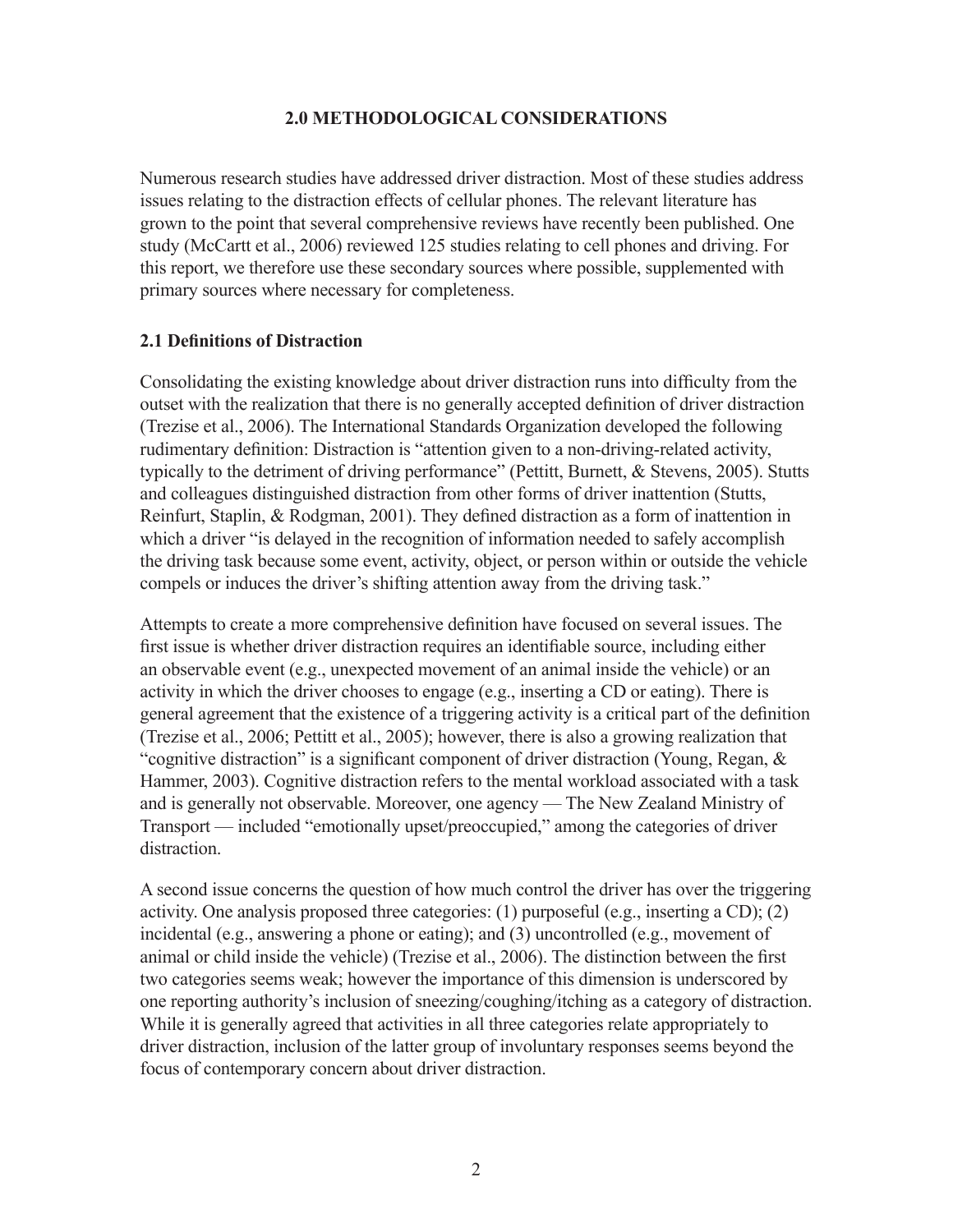A third issue is whether distractions should include events or activities external to the vehicle as well as those inside the vehicle. Sudden, unexpected movements, for example by wild animals outside the vehicle, may be examples of external distractions. However, the inclusion of relatively common driving situations (e.g., driver blinded by sun or by oncoming headlights, sirens of police emergency vehicles) in one study seems inconsistent with the notion of distraction as involving unusual or unexpected events. In contrast, a potentially important source of distraction involves advertising signage, which is becoming both more prevalent and more dynamic and thus potentially more effective at capturing drivers' attention in certain areas (Wallace, 2003). Typically, categorizations allow external sources (e.g., "Outside person object or event") and it is generally found that these sources are associated with approximately 20 to 30 percent of the crashes caused by distraction. (Trezise et al., 2006)

Based on consideration of these issues, the Australian Road Safety Board (2006) presented the following comprehensive definition:

Driver distraction is the voluntary or involuntary diversion of attention from the primary driving tasks not related to impairment (from alcohol, drugs, fatigue, or a medical condition) where the diversion occurs because the driver is performing an additional task (or tasks) and temporarily focusing on an object, event, or person not related to the primary driving tasks. The diversion reduces a driver's situational awareness, decision making, and/or performance resulting, in some instances, in a collision or near-miss or corrective action by the driver and/or other road user.

Restricting distraction to situations in which a secondary task, event, or object can be identified creates a clean boundary between this and other forms of inattention. This criterion thus serves to maximize the objectivity of reporting, which is essential given that the data sources are primarily administrative documents (e.g., police crash reports) rather than research-quality data. The main weakness of this definition is that it allows cognitive distraction only as part of the driver's performance of an identifiable secondary task and not alone (as in being lost in thought or emotionally upset). However, as detailed in the next section, data collection capabilities are expanding to the point that video data of drivers' pre-crash behaviors may soon be available. These data are expected to provide insights into the visual behaviors associated with episodes of cognitive distraction, which may facilitate a broadening of the definition of distraction to include some behaviors not associated with an identifiable secondary task.

#### **2.2 Measurement of Driver Distraction**

Distraction contributes to motor vehicle crashes when a driver's attention is diverted away from the driving task at a time when the driver is required to identify and respond to an unexpected hazard or a changing driving situation (e.g., lead vehicle braking). Distraction may also be associated with lapses of vehicle control, resulting in unintended speed changes or allowing the vehicle to drift outside the lane boundaries. Because of the significant difficulties inherent in measuring driver attention, the magnitude and particularly the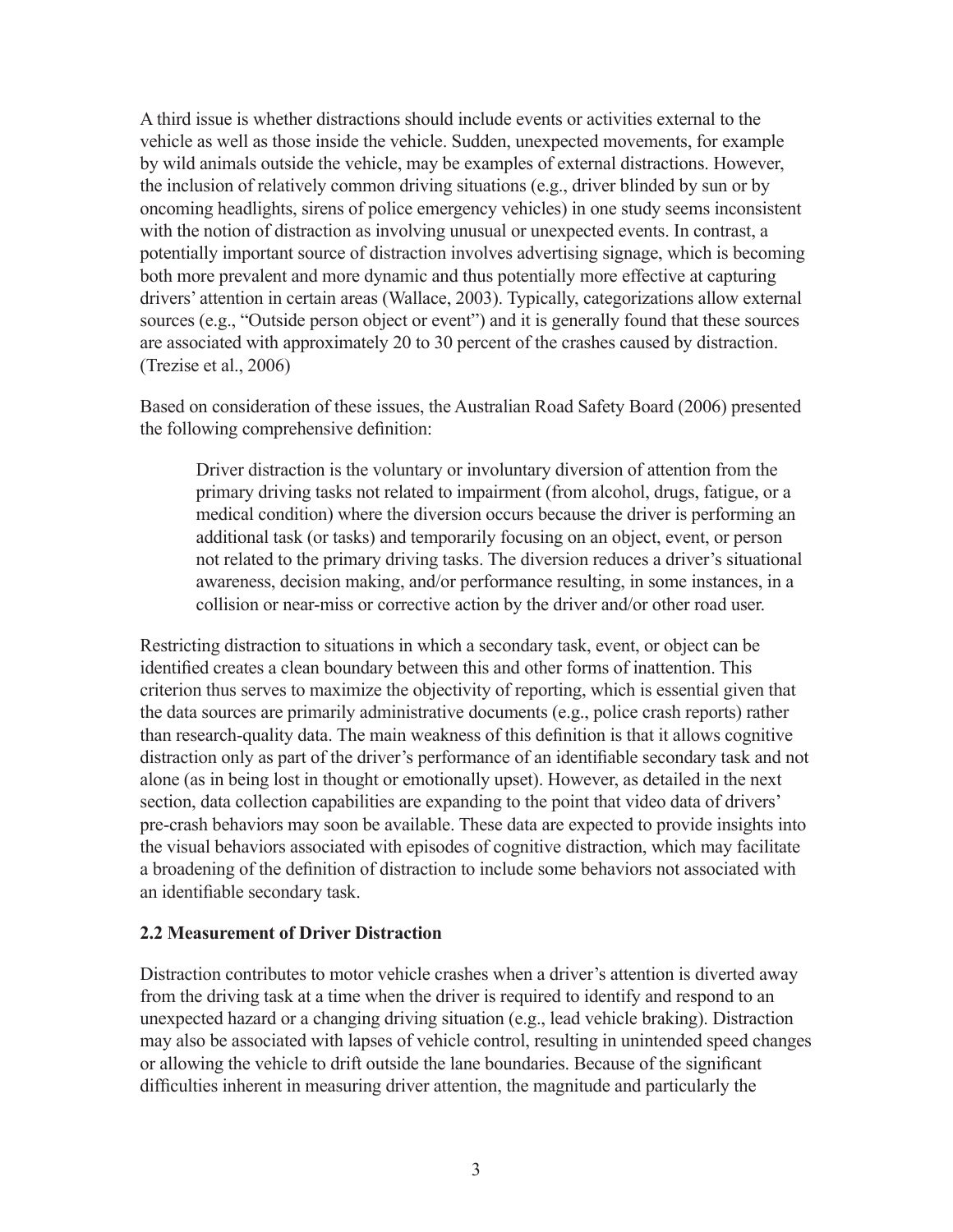safety implications of driver distraction have been very difficult to determine. Indeed, as pointed out by Stutts et al. (2005a), unlike seat belt use, the driver's attention status cannot be categorized as "yes" or "no," and it cannot be quantified in the same manner as blood alcohol level.

The effects of distraction have been measured in several types of studies, including:

- Observational studies:
- Crash-based studies; and
- Experimental studies of driving performance.

Observational studies provide direct information about the types and incidence of secondary tasks that drivers attempt while driving. Two types of observational studies have been conducted, including fixed-site observations and naturalistic in-vehicle observations. In the former, a stationary observer records the activities and demographic characteristics of drivers as they pass a selected location. The information obtained is limited by the time available and the fidelity of the discriminations that can be made by observers as vehicles move past a fixed location. In naturalistic studies, volunteer participants drive vehicles instrumented with sensors and video cameras, which allows driving behavior to be recorded at all times. Instrumentation is generally unobtrusive and does not damage the driver's vehicle when removed. Advances in data storage and remote communication technologies allow researchers to access vehicles infrequently and often remotely. A complete video record provides valid data concerning the incidence of potentially distracting activities in which the sampled drivers engage. These studies are limited by the possibility that drivers will not behave naturally if they know their vehicles are instrumented, as well as the relatively small samples of drivers who can be included due to the expense associated with instrumenting each vehicle. Another limitation is that the vast majority of everyday driving behavior is uneventful and thus the cost of continuously recording and examining all driver activity relative to the number of resulting crashes is high, given the low probability that a given driver will be involved in a crash in a given year. The result is that very large numbers of drivers are needed to obtain a useful number of crashes.

Crash-based studies provide the most direct information about the safety implications of performing secondary tasks. Unfortunately, it is very difficult to accurately determine whether driver distraction or any other form of inattention was a contributing factor in a crash. Investigating officers typically do not report the occurrence of a distracting activity unless there is direct evidence and drivers are understandably reluctant to admit that they were engaged in a secondary task, particularly if that involvement may have contributed to the crash. Therefore, it is generally thought that the incidence of distraction among crash-involved drivers is underestimated in crash studies (Trezise et al., 2006; Stutts et al., 2001; McCartt et al., 2006). Crash studies are also limited by the absence of matched exposure data, which are necessary to determine the relative crash risks associated with distracting secondary tasks. In the absence of exposure data, crash data analyses are limited to reporting the incidence of distracting activities among crash-involved drivers.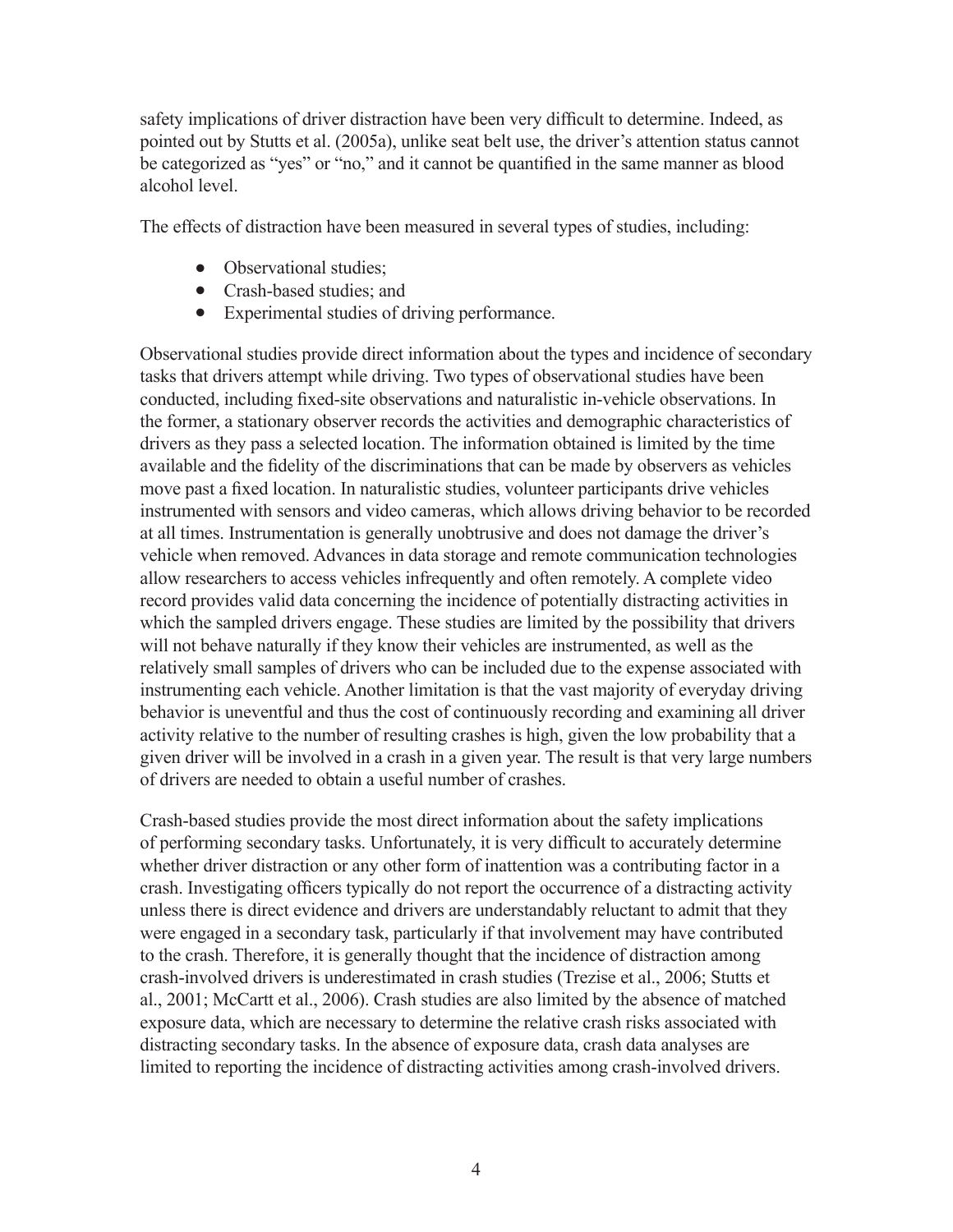Thus, when crash and exposure data are used together, it is possible to determine which secondary activities are more likely to result in crashes. However, crash data alone provide no information about crash causation. Naturalistic observational studies offer the promise of providing both detailed crash and matched exposure data.

Experimental studies are conducted in controlled settings, including driving simulator laboratories and closed test tracks. The research methodologies are derived from laboratory studies of attention, which have demonstrated that certain combinations of tasks cannot be performed together without interference. This finding applies directly to driving. For example, secondary tasks that require drivers to look away from the roadway (e.g., to view a navigation map display) are likely to interfere with drivers' abilities to visually monitor the roadway ahead. Moreover, the effort devoted to interpreting the map display is likely to interfere with drivers' ability to interpret an emerging hazardous situation ahead. Because almost all secondary tasks involve some perceptual-cognitive components, it is likely that some interference with driving will be observed (Wickens, 1999).

Experimental studies measure the potential for distraction, which is a relative assessment of the level of primary-task (driving) degradation associated with a given secondary task. Participants are typically instructed concerning when and how often to engage in secondary tasks while driving. Experimental studies do not incorporate motivational factors that influence drivers' willingness to engage in secondary tasks in real-world driving. Experimental studies thus do not provide direct information about the real-world risk of a given secondary task, only the level of primary (driving) task degradation when performed in a given setting. The real-world risk associated with a secondary task relates to the priority given by the driver to this task and the driving situations in which the driver is willing to engage in the task.

Drivers' willingness to engage in secondary tasks is related to the benefits they associate with the secondary tasks. Secondary tasks may be perceived as beneficial because they provide entertainment, counteract the effects of boredom or fatigue, or because they allow the driver to accomplish "work," such as making business calls or scheduling appointments while driving. It is also likely that over time drivers become so accustomed to driving while performing secondary tasks (e.g., listening to the radio) that the combination of primary and secondary task becomes the rule rather than the exception.

Difficulties characterizing factors that contribute to drivers' willingness to engage in secondary tasks have raised questions about the ability to generalize experimental results to real-world driving. For example, two secondary tasks may be equivalent in their potential for distraction when tested using an experimental protocol in which task priorities are set and the driving task demands are fixed. However, if one task is perceived to be more essential to real-world users, this task will likely be performed more often while driving and in more-dangerous driving situations. The real-world result would be that the more essential task poses a significantly greater risk, even though the laboratory experiments found them to have equal potential for distraction.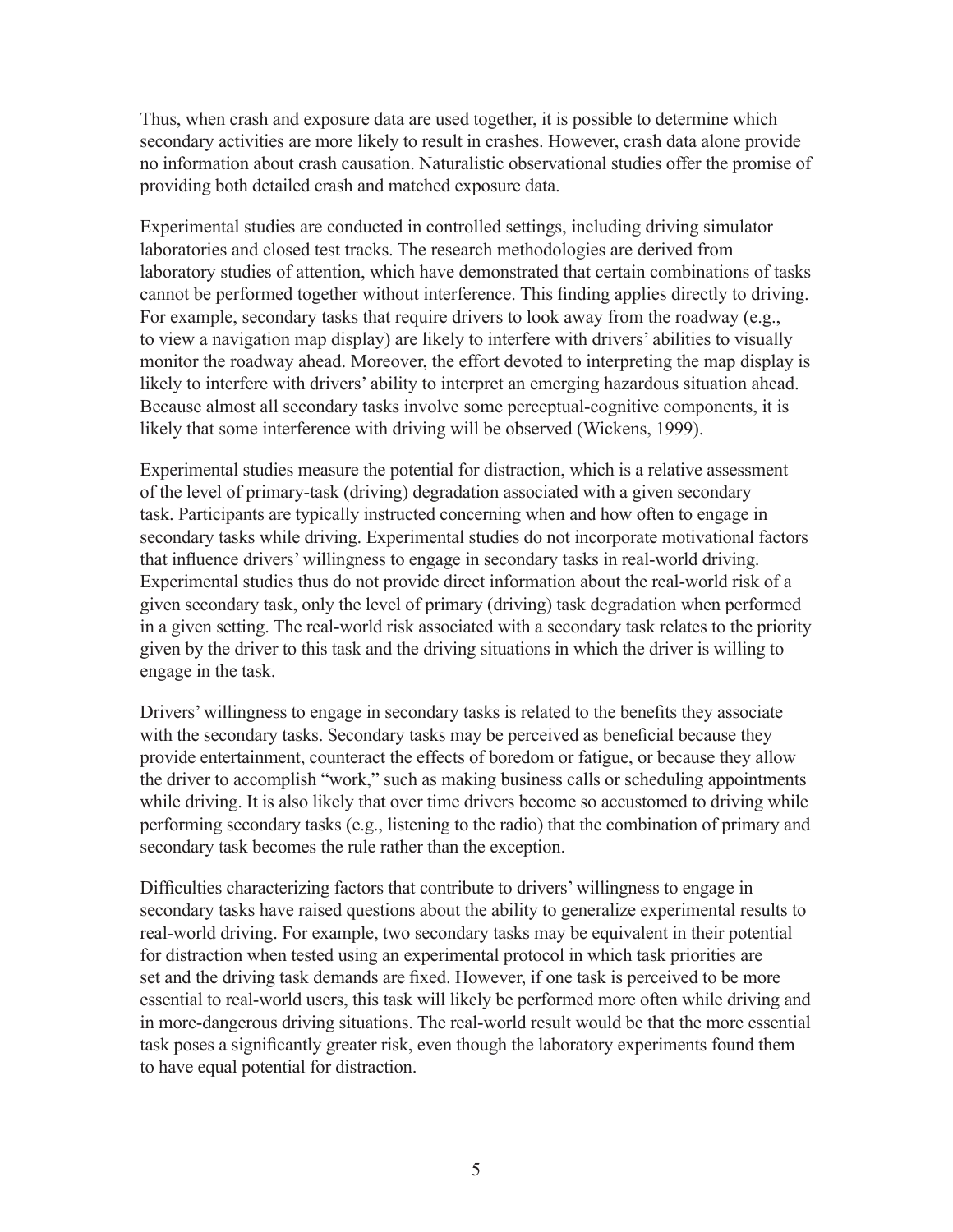A related obstacle to the measurement of distraction is that the level of distraction associated with a given secondary task depends on the extent to which a driver is engaged in the task. Consider the difference between a casual phone conversation and a complex conversation of significant importance to the driver. The latter will typically demand more concentration resulting in a higher level of engagement than the former. Factors such as engagement and concentration, while not observable, contribute to the level of cognitive distraction associated with a secondary task. Similarly, individual differences in drivers' abilities to switch between primary and secondary tasks, and other factors including intelligence, will determine how difficult a given task is for a given driver. Thus, a task may be relatively easy and less distracting for one individual than for another. These factors contribute to the difficulty of measuring distraction and are typically not addressed in experimental studies.

The measurement of distraction was the focus of several large scale research projects conducted by consortia of researchers, government agencies, and automotive manufacturers. The consortia include the recently completed European project HASTE (Human machine interface And the Safety of Traffic in Europe) (Carsten & Brookhuis, 2005a), the Driver Workload Metrics (DWM) Consortium of the Collision Avoidance Metrics Partnership (CAMP) (Angell et al., 2006) and the German Advanced Driver Attention Metrics (ADAM) program (Mattes, 2003). The projects adopted slightly different approaches and came to slightly different conclusions about how best to measure driver distraction.

The HASTE program was undertaken by eight European partners and Canada. The goal was to develop methodologies and guidelines for the assessment of In-Vehicle Information Systems (IVIS). Numerous experiments were conducted across Europe and Canada using a variety of test venues. HASTE researchers found differences between the testing venues. Specifically, they found that driving was degraded more on real roads than in simulators when drivers performed the same secondary tasks. They speculated that the relatively limited fidelity of existing simulators may have been the main reason for this discrepancy. However, emphasizing the efficiency and reproducibility of the assessment environment that can be obtained in driving simulators over the realism of real-road driving, they concluded that an assessment regime that uses a reasonably advanced driving simulator, incorporating scenarios that require rural road driving, can provide meaningful and potentially reliable results (Carsten et al., 2005a; Carsten et al., 2005b). They also concluded that between four and six behavioral parameters would be sufficient to evaluate any system offered for assessment.

One major finding of this work was that the effects of cognitive distraction differ considerably from those of visual distraction on driving performance. Secondary tasks that were mostly visual led to decrements in steering and lateral vehicle control. In contrast, secondary tasks that were mostly cognitive led to decrements in longitudinal vehicle control, particularly car-following (Carsten et al., 2005a). One apparently anomalous finding was that when secondary task cognitive demands increased, drivers' lateral control was found to improve. Analysis of drivers' eye glance patterns revealed that when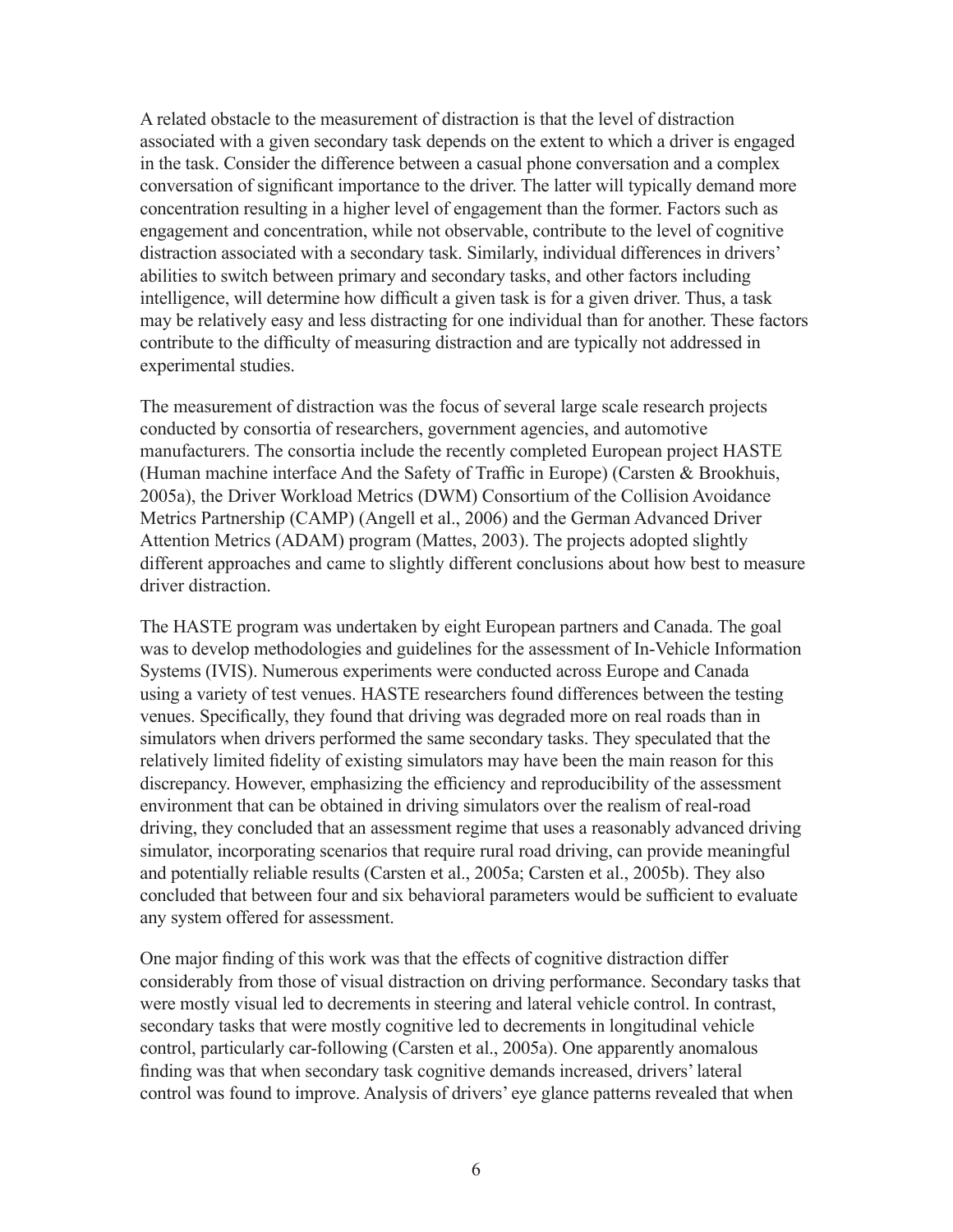cognitive demands increased, drivers increased their concentration on the road center and decreased looking at the periphery. Although the underlying behavioral mechanism is not well understood, it is thought that the increasing demands of the secondary task cause drivers to simplify their driving by focusing on what is immediately in front of them. The "improvement" in lateral control is thus an unintended consequence of this simplification as lateral vehicle control becomes guided by central rather than by peripheral vision. The cost to drivers is that they no longer have the ability to monitor their periphery and thus will not detect hazards until they are immediately in front of the vehicle. These results reveal the importance of analyzing drivers' eye glance patterns for understanding the attentional mechanisms involved in distraction.

The Driver Workload Metrics Project was conducted by the CAMP consortium, which included researchers from Ford, GM, Nissan, and Toyota. The main objective was to develop performance metrics and test procedures that could be used to assess how the distraction associated with an in-vehicle system might degrade or interfere with driving performance. They also sought to develop a toolkit of evaluation methods that would allow developers to minimize the workload implications of future in-vehicle systems during the design process. They conducted experiments in three test venues, including laboratory, test track, and on-road driving. Their focus was on the selection of driving performance metrics obtained in an experimental context that can be used to predict the safety implications of distraction in real driving.

Four categories of driving performance metrics were identified as having direct implications for safety. These included driver eye-glance patterns, lateral vehicle control, longitudinal vehicle control, and object-and-event detection. The researchers also identified a number of potential surrogates, which included laboratory measures, ratings, and analytical methods thought to have predictive values with respect to the abovementioned performance measures. They performed a series of analyses to determine which of their performance metrics discriminated driving with a secondary task from driving alone. They also determined which metrics discriminated high- from low-workload secondary tasks. The majority of metrics that passed one or both of these tests were eyeglance measures. In addition, they found that measures generally discriminated high- from low-workload tasks much better for visual-manual than for auditory-vocal secondary tasks. Visual-manual tasks affected driving performance more than auditory-vocal tasks.

The main conclusion of the CAMP project was that the interference to driving caused by in-vehicle secondary tasks was multidimensional and no single metric could measure all effects. In agreement with the HASTE results, CAMP researchers found that visual-manual secondary tasks exhibited different performance profiles than auditory-vocal tasks. They concluded that eye-glance data contains important information for assessing the distraction effects of both auditory-vocal and visual-manual tasks. Based on the secondary tasks they used, they concluded that cognitive distraction plays a much smaller role than visual distraction. Finally, because they found some degradation in the laboratory that was not found in the driving behavior, they concluded that the laboratory results alone were not sufficient to assess the distraction potential associated with secondary tasks.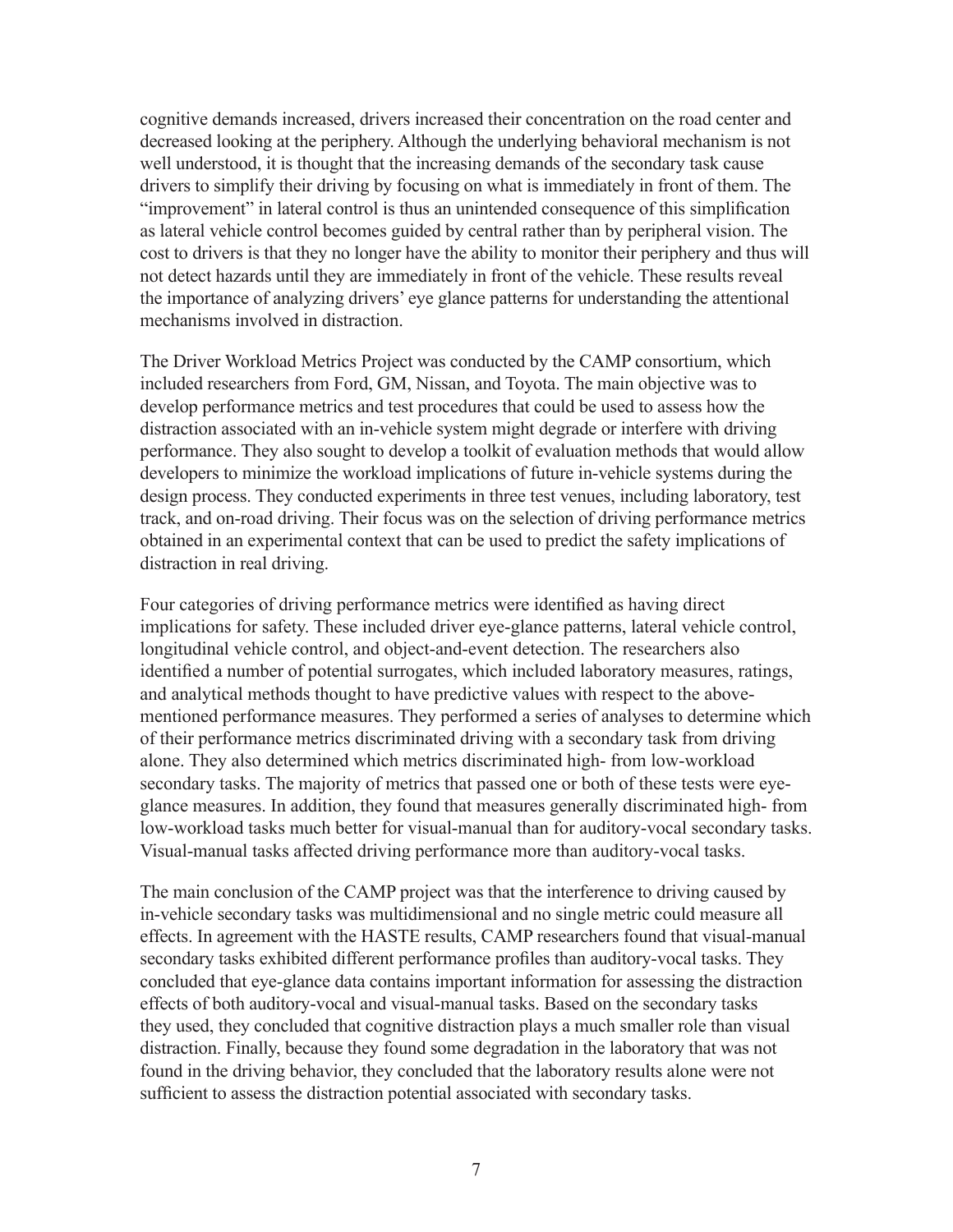The ADAM project has focused on the development of a lane change task (LCT). This task requires drivers to respond to a sequence of lane-change assignments while performing secondary tasks (Mattes, 2003). The summary measure derived from the LCT has been shown to be sensitive to different types of secondary tasks and is being promoted as a standardized measure of distraction potential.

These projects were ambitious attempts to select driving performance metrics with some known relationship to on-road safety. However, as they progressed it became clear that it is virtually impossible to use experimental results to predict real-world risks associated with different secondary tasks. Thus, while the metrics identified in these studies may be very helpful for assessing the relative potential for distraction associated with in-vehicle systems during their development, the ultimate safety effects of new in-vehicle technologies cannot be known until the technologies are used in real-world driving, and data pertaining to drivers' willingness to engage in the secondary tasks are obtained.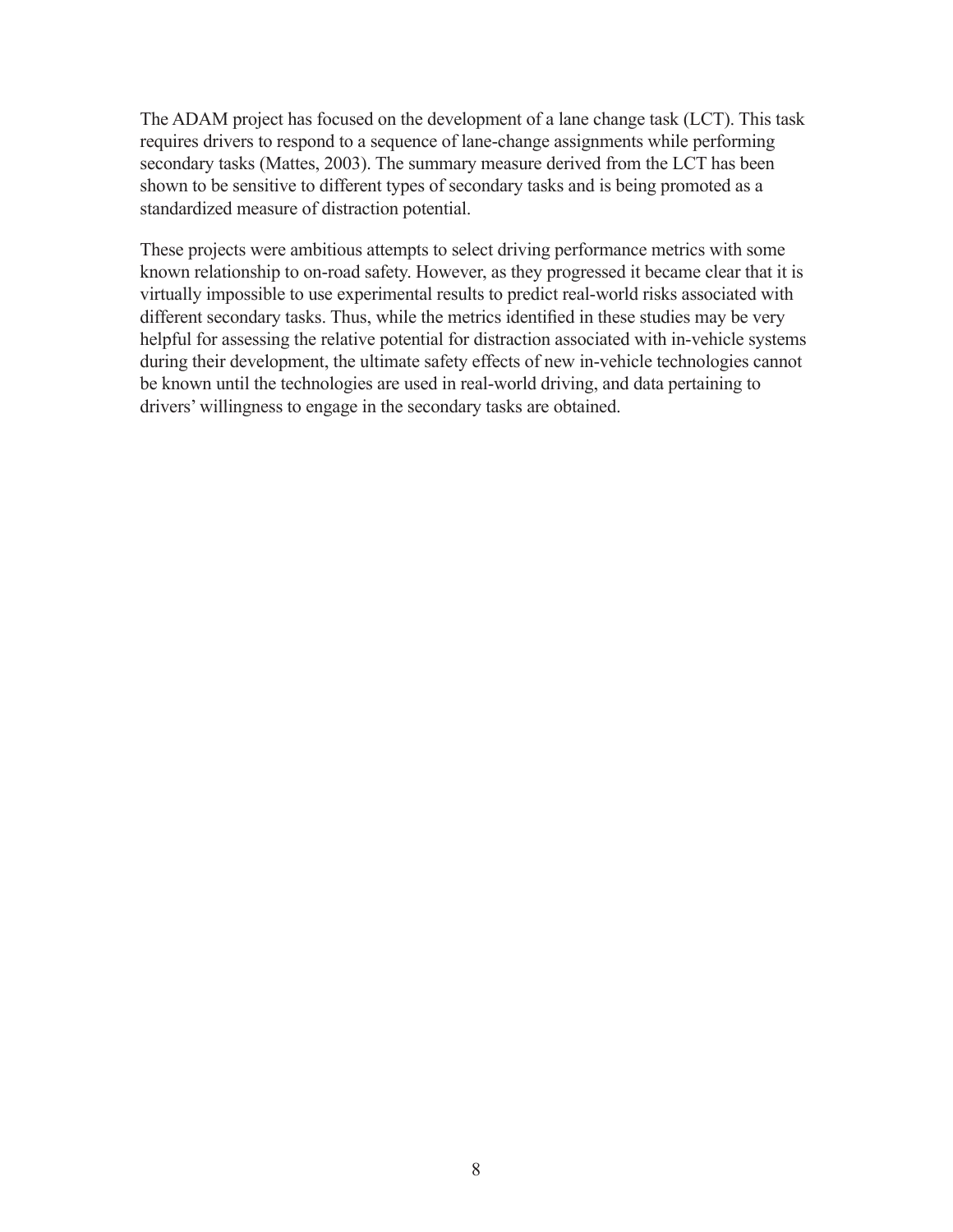## **3.0 INCIDENCE AND SAFETY CONSEQUENCES OF DISTRACTION**

With these methodological considerations as background, we now consider what is known about the incidence of potentially distracting secondary tasks and their effects on safety. First, we summarize the results of observational studies that document the incidence of various secondary tasks. Next, we consider what is known about the involvement of distraction in crashes. We then discuss the strengths and weaknesses of naturalistic observational studies for providing detailed information about distracted driving and its consequences.

#### **3.1 What Activities Comprise Distraction?**

In 2001, the Highway Safety Research Center at the University of North Carolina conducted a "naturalistic" observational study to determine the types of activities drivers attempt while driving and their potential consequences (Stutts et al., 2005a). Seventy drivers drove their own vehicles for a week during which approximately 10 hours were video-recorded and analyzed to identify the incidence of various distracting secondary tasks. They found that drivers spent approximately 15.3 percent of the time the vehicles were moving engaged in conversation with passengers. Drivers engaged in some other activity 14.5 percent of the total driving time. Percentages of times for specific activities included: preparing to eat, eating or spilling (4.6%); reaching for something or leaning, plus other internal distractions (3.8%); cell phone use (including dialing, answering, and talking) (1.3%); manipulating audio controls (1.4%); and smoking (1.6%).

Sayer, Devonshire, and Flannagan (2005) observed samples of 5-second video clips obtained from 36 drivers during routine driving. Their analysis was based on approximately 120 hours of driving. They found that 34 percent of the 5-second episodes involved a secondary task. Most common was conversation with another passenger, which occurred in 15 percent of the samples, followed by grooming (6.5%), use of a hand-held cellular phone (5.3%), and eating or drinking (1.9%). They found that the occurrence of secondary-task engagement decreased with driver age. Samples taken from younger drivers (mean age 25) were more than twice as likely to involve secondary activities as were those of older drivers (mean age 64). For this study, drivers used borrowed vehicles, which were equipped with lane-departure warning systems as well as data acquisition instrumentation. Thus, the behavior observed was not fully natural.

These two studies are fairly consistent in their finding that drivers spend approximately 15 percent of their total driving time engaged in conversation with passengers and an approximately equal amount of time engaged in other identifiable activities.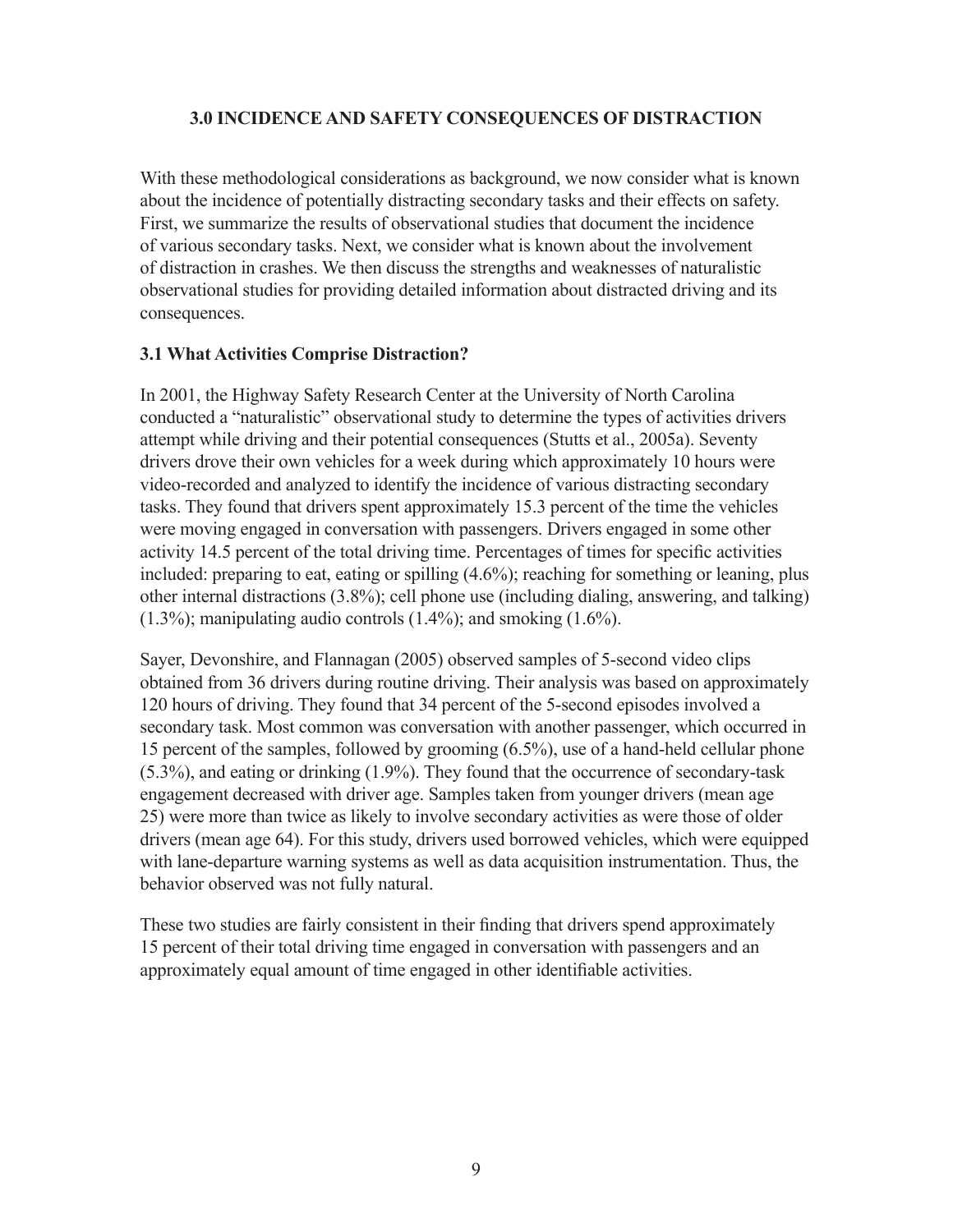#### **3.2 Incidence of Distraction Among Crash-Involved Drivers**

Using 1995-1999 Crashworthiness Data System (CDS) data, which only include crashes serious enough that one vehicle was towed from the scene, Stutts et al. (2001) reported that 8.3 percent of the crash-involved vehicles had distracted drivers. Driver attention status was not recorded for 36 percent of the drivers. If the distribution of driver attention status among the unknowns was similar to that for the known cases, then the incidence of distraction among drivers involved in crashes would increase from 8.3 percent to 12.9 percent. However, the evidence in support of this assumption is equivocal (Stutts et al., 2001). Therefore, if one adopts a more conservative assumption that the incidence of distraction among drivers with unknown attention status is half the incidence of distraction among drivers with known attention status, then the overall incidence of distraction among crash-involved drivers is approximately 10.6 percent. Stutts et al. (2005b) performed similar analyses using the 2000-2003 CDS data. They found that 6.6 percent of crashinvolved drivers were distracted; however, the attention status was unknown for 46 percent of the drivers. If one applies the same conservative assumption concerning the incidence of distraction among the unknowns, the overall percentage of distracted crash-involved drivers becomes approximately 10.4 percent. Thus, while there are variations between years, it appears that over the period from 1995 to 2003, approximately 10.5 percent of drivers involved in crashes serious enough to require at least one vehicle to be towed from the scene were distracted at the time of their crash involvement. Moreover, the fact that the estimated percentages for the two data collection intervals are virtually identical indicates that there was no discernible increase in the percentage of distracted, crash-involved drivers over this period.

In the 1995-1999 analysis, approximately 70 percent of the reported distractions were inside the vehicle, with the remaining 30 percent occurring outside the vehicle. Passengers and audio devices were the most prevalent reported distractions. Among the specific sources cited in the 2000-2003 analysis were an outside object/person/event (23.7%) and another vehicle occupant (20.8%). These were followed by using or reaching for an object (5.2%), a moving object inside the vehicle (3.7%), cell phone (3.6%), adjusting radio/cassette/CD (2.9%), eating/drinking (2.8%), adjusting climate control (1.5%), and smoking (1%).

Contextual factors were found to be important in the earlier study. Specifically, Stutts et al. (2001) reported that crashes associated with adjusting audio devices were more likely at night, moving objects inside the vehicle were more likely on non-level grades, and distractions involving communication with other occupants were more likely at intersections. The later study included more detail on the circumstances and consequences of collisions involving driver distraction (Stutts et al., 2005b). Younger (under 20) and older (70+) crash-involved drivers were more likely than drivers of other ages to have been distracted at the time of their crashes (12 to 14 % versus 6 to 9%). Distracted drivers were 50 percent more likely to have been seriously injured or killed in their crashes, relative to attentive drivers. Distracted drivers were more likely than attentive drivers to have been involved in non-collision (i.e., single-vehicle) or rear-end crashes. Approximately 70 percent of the distracted driver crashes involved one of these two events, with the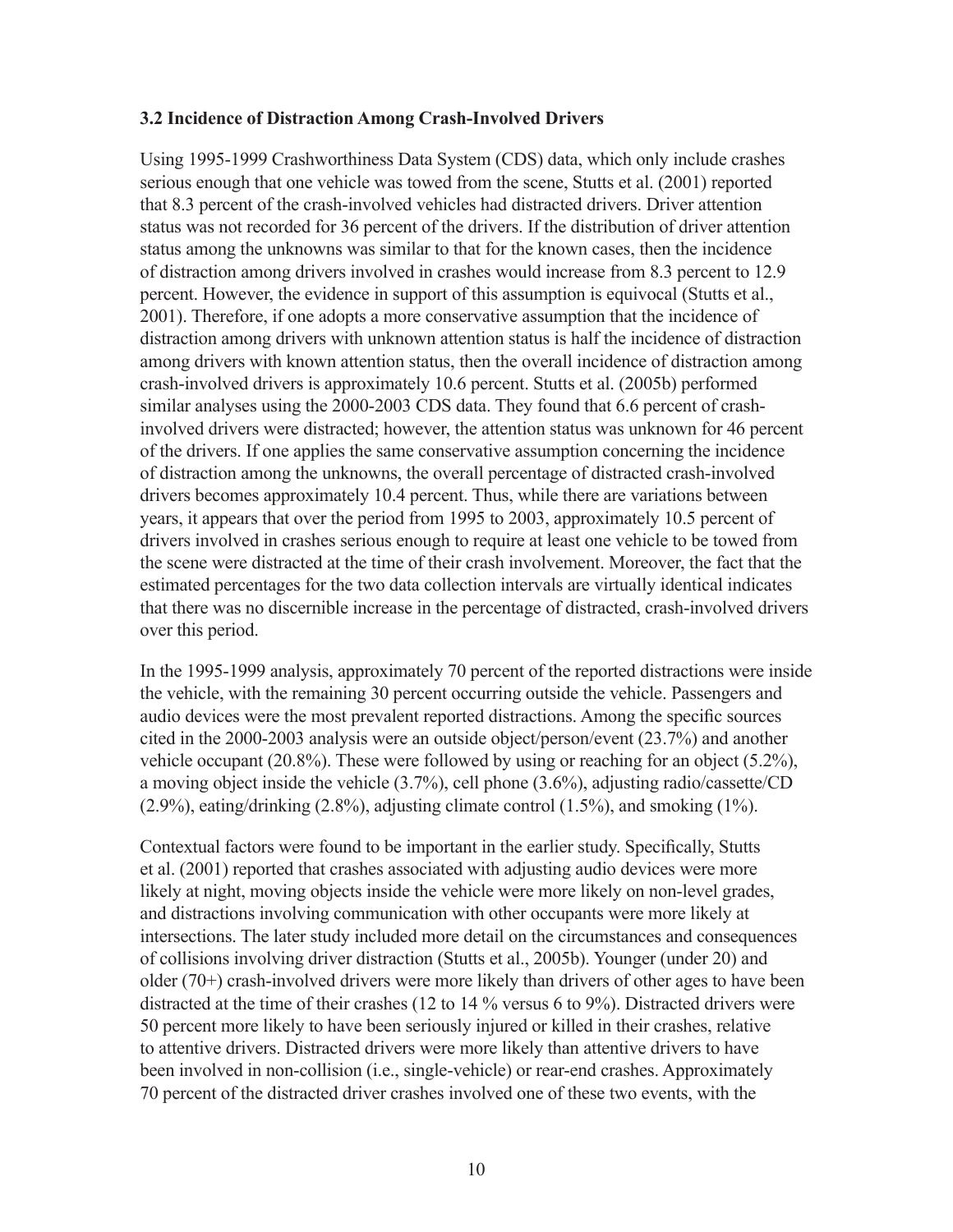remainder being primarily angle collisions. Compared to the crashes of attentive drivers, the crashes of distracted drivers were more likely to occur during evening or nighttime hours and less likely to occur on high-speed roadways, multi-lane roadways, curves, and intersections. The analyses also revealed differences between collisions involving distracted drivers and those involving drivers with other forms of inattention. Specifically, 82 percent of the crashes involving inattentive drivers who "looked but did not see" were angle collisions, with the vast majority of these involving turns. Almost 78 percent of the crashes sustained by drowsy drivers were single-vehicle noncollision crashes. These differences underscore the importance of considering distraction as a distinct problem, different from other categories of inattention.

Naturalistic observational studies are emerging as one approach to solve the problem of determining exactly what the driver was doing immediately prior to a crash. Naturalistic studies also provide the potential for combining exposure data with crash data to allow computation of odds ratios or other measures of the relative crash risk associated with various secondary tasks. In the absence of large numbers of crashes, naturalistic studies have focused on the precursors of "near-crashes," on the assumption that the types of precipitating errors, including the incidence of distraction, would be similar for near-crashes and crashes. However, this assumption has not been adequately validated.

One such study merits consideration (Klauer, Dingus, Neale, Sudweeks, & Ramsey, 2006). The 100-Car Naturalistic Driving Study was performed by Virginia Tech Transportation Institute (VTTI) for NHTSA. One hundred drivers who commuted into or around the northern Virginia/Washington, DC, metropolitan area were recruited. They used either their own vehicles or leased vehicles. The sample was restricted to six passenger vehicle types, due to instrumentation feasibility issues. The driver sample was selected to include disproportionate numbers of younger (18 to 25 years old) drivers and drivers with high annual mileage. This was intended to maximize the potential for recording crashes and near-crash events. Data were recorded over a 12- to 13-month period. In all, there were 2 million vehicle miles and approximately 43,000 hours of data from 241 drivers.

Data were obtained from 69 crashes, 761 near-crashes, and approximately 20,000 baseline segments, selected randomly to represent normal uneventful driving. Distraction due to a secondary task was reported in 33 percent of the crashes and 27 percent of the near crashes. Using the crash and near-crash data together with the baseline data, the authors computed odds ratios, which represent the relative risk associated with a given secondary task. They defined three categories of secondary tasks, based on the number of button presses and/or glances away from the forward road. Complex tasks required more than two button presses or eye-glances away from the road and included applying makeup, reaching for a moving object or hand-held device, and dialing a hand-held device. Moderate secondary tasks, defined as requiring at most two button presses or eye-glances, included talking or listening to a hand-held device, inserting a CD or cassette, or eating, among others. Simple tasks required at most one button press or eye glance and included adjusting the radio, drinking, or smoking. The odds ratios support the conclusion that secondary-task complexity, as defined above, influences crash and near-crash risk. Specifically, computed odds ratios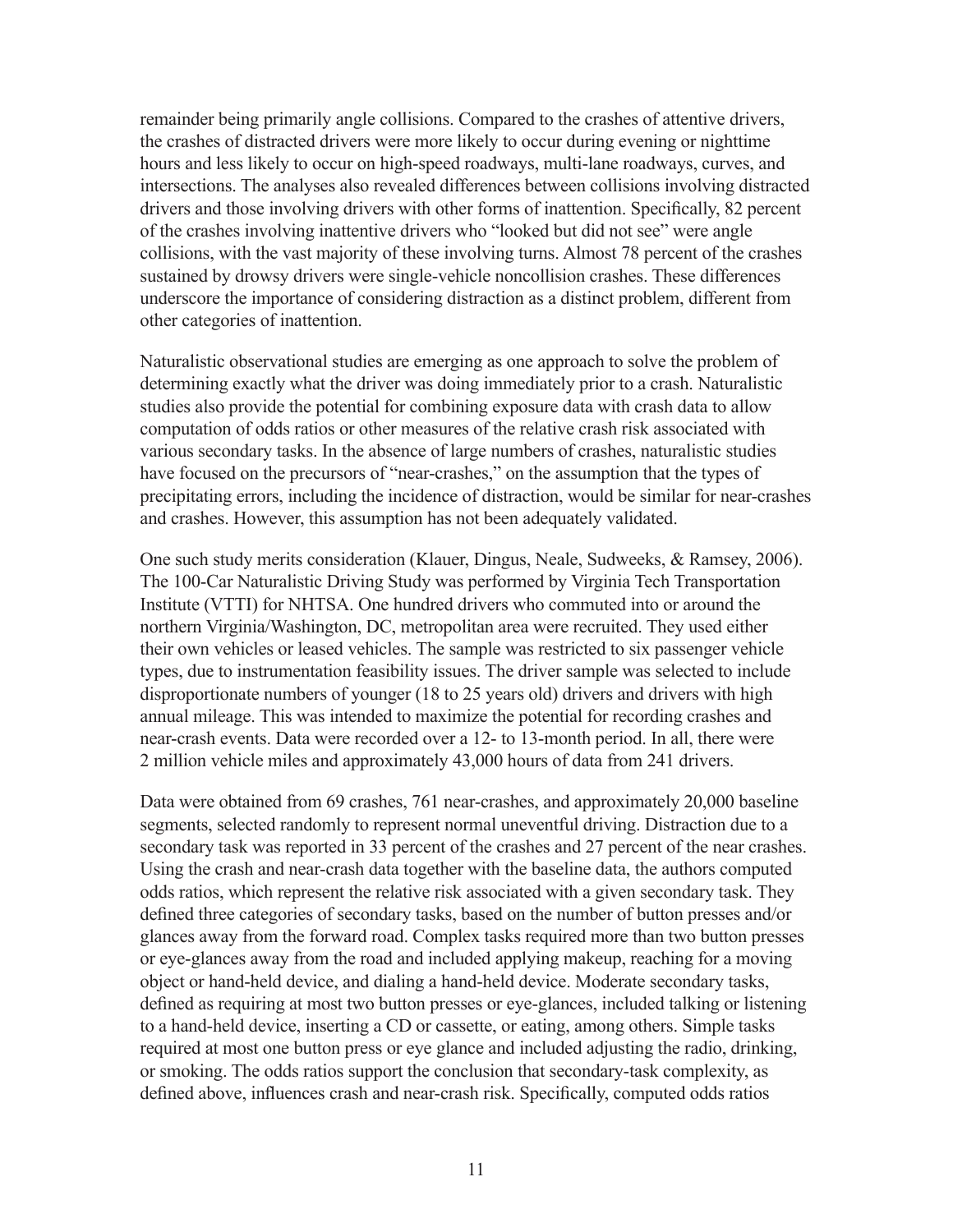were 3.1 for complex secondary tasks, 2.1 for moderate secondary tasks, and 1.0 for simple secondary tasks. This means that when performing a complex secondary task, drivers were exposed to approximately three times the risk of involvement in a crash or near-crash as were drivers who were not engaged in a secondary task. For moderate secondary tasks, there was approximately twice the risk as driving with no secondary task and for simple secondary tasks there was no appreciable increase in risk.

Additional analyses were conducted to identify the environmental conditions associated with distraction-related crashes and near-crashes. For these analyses, only the complex secondary tasks were associated with elevated odds ratios, indicative of elevated risk. Specifically, for drivers performing complex secondary tasks, elevated odds ratios were found for the following conditions: dusk and unlighted darkness, rain, divided roads, and roads with grades (straight or curved). Thus with the exception of divided roads, which are normally considered safer than undivided roads, the results support the conclusion that engaging in a complex secondary task is more likely to result in a crash or near-crash in relatively difficult driving situations.

There are several caveats that must be considered in the interpretation of this data. First, 90 percent of the outcome events were near-crashes, not crashes. Furthermore, the definition of a crash allowed inclusion of events that would not have reached the damage criterion for police reporting of crashes. Thus the elevated odds ratios indicate that drivers were more likely to be involved in relatively minor events, most of which did not result in a crash. Second, the inclusion of multiple crash or near-crash events from each driver creates statistical problems, which raise questions about how well the study results represent the experience of the driving population more generally. Third, the baseline samples were selected randomly and were thus not matched in terms of any descriptors (e.g., time of day, location, environmental conditions) to the crash or near-crash events. McCartt et al. (2006) concluded that naturalistic studies have the potential for providing useful data when adequate and representative samples of drivers are combined with exposure or controlgroup data. This potential was recognized by the Strategic Highway Research Program (SHRP II), which is planning to fund a naturalistic study of much larger scale than the 100 car study. It is expected that the data obtained in that study will be more representative of the entire country and will contain significantly larger numbers of crashes so that estimates of crash risk associated with various secondary tasks can be more precisely computed.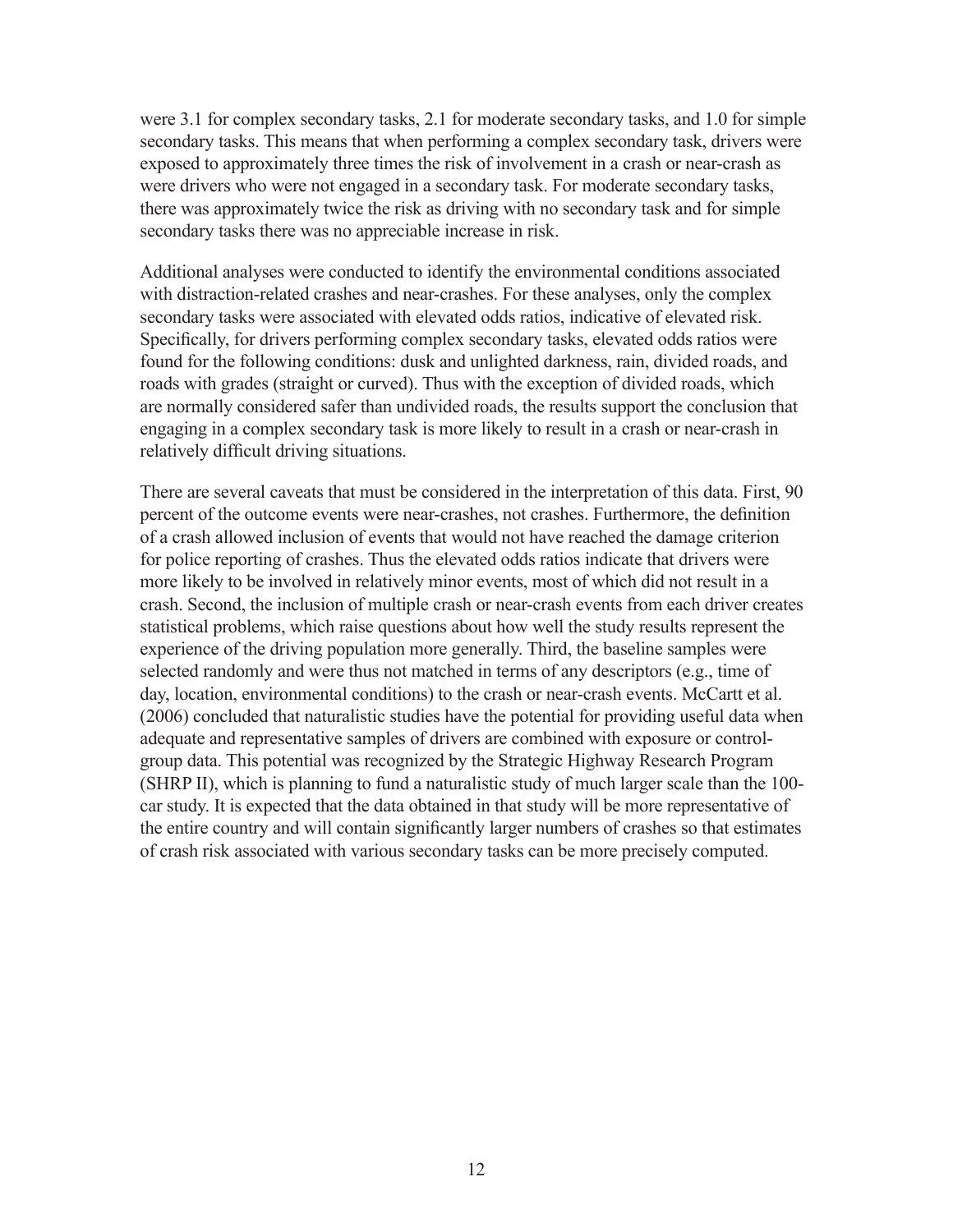#### **4.0 TECHNOLOGY-BASED DISTRACTIONS**

#### **4.1 Mobile Telephones**

Cell phones are the contemporary icon of driver distraction. The fact that their use among drivers in the United States is steadily increasing has been demonstrated by four daylight surveys conducted by NHTSA (Glassbrenner, 2005a; Glassbrenner, 2005b; Glassbrenner, 2005c; Utter, 2001). According to these surveys, the incidence of handheld phone use among drivers has increased from 3 percent in 2002, to 4 percent in 2003, 5 percent in 2004, and 6 percent in 2005. In the most recent survey, there was wide variation among age groups, with 10 percent of 16- to 24-year-olds holding phones versus 1 percent of drivers over age 70. Females were more likely to be holding a phone (8% versus 5% for males). Using additional data, NHTSA estimated that in 2005 approximately 10 percent of drivers in a typical daytime moment were using some type of phone, whether hand-held or handsfree (Glassbrenner, 2005c). Roadside surveys conducted in the United Kingdom revealed that phone use declines with increasing age and, in contrast to the U.S. results, that men were slightly more likely to use phones than women (Trezise et al., 2006).

A considerable body of research has been published in an attempt to understand the effects of cellular phone use on driving behavior and safety as well as the effects of attempts to limit cellular phone use while driving. McCartt and colleagues (2006) have recently published a comprehensive review of this literature, in which they synthesized the results of 125 studies. Over 50 of these were experimental studies in which volunteer drivers were tested on driving simulators or instrumented vehicles on test tracks or public roads. According to their review, experimental studies typically find that performance on driving simulators in instrumented vehicles is compromised by tasks that attempt to replicate the demands of phone conversation. Slowed reaction time is the most consistent finding and degraded performance is more pronounced among older drivers (age 50 to 80) than among younger drivers. More difficult phone tasks, which may involve complex computational or recall tasks, produce greater performance decrements. McCartt et al. (2006) present some evidence that phone conversations are more disruptive than conversations with passengers or manipulating a radio, CD, or cassette player.

Despite the fact that the preponderance of experimental evidence consistently reveals driving performance degradation associated with phone use, McCartt et al. (2006) question the usefulness of the experimental data for assessing the safety implications of phone use while driving. They refer to a lack of "operational clarity," which refers to the difficulties involved in comparing results from studies that used different methods. This raises concerns about the reliability of the findings as well as their ecological validity, which refers to how well the experiments recreate the real-world challenges of phone use while driving. This area of research has been criticized for using artificial phone tasks and has had considerable difficulty characterizing the content and level of driver involvement in phone conversations. Clearly, the level of distraction and corresponding primary task degradation are likely to be much higher when a driver is heavily engaged in a meaningful, serious conversation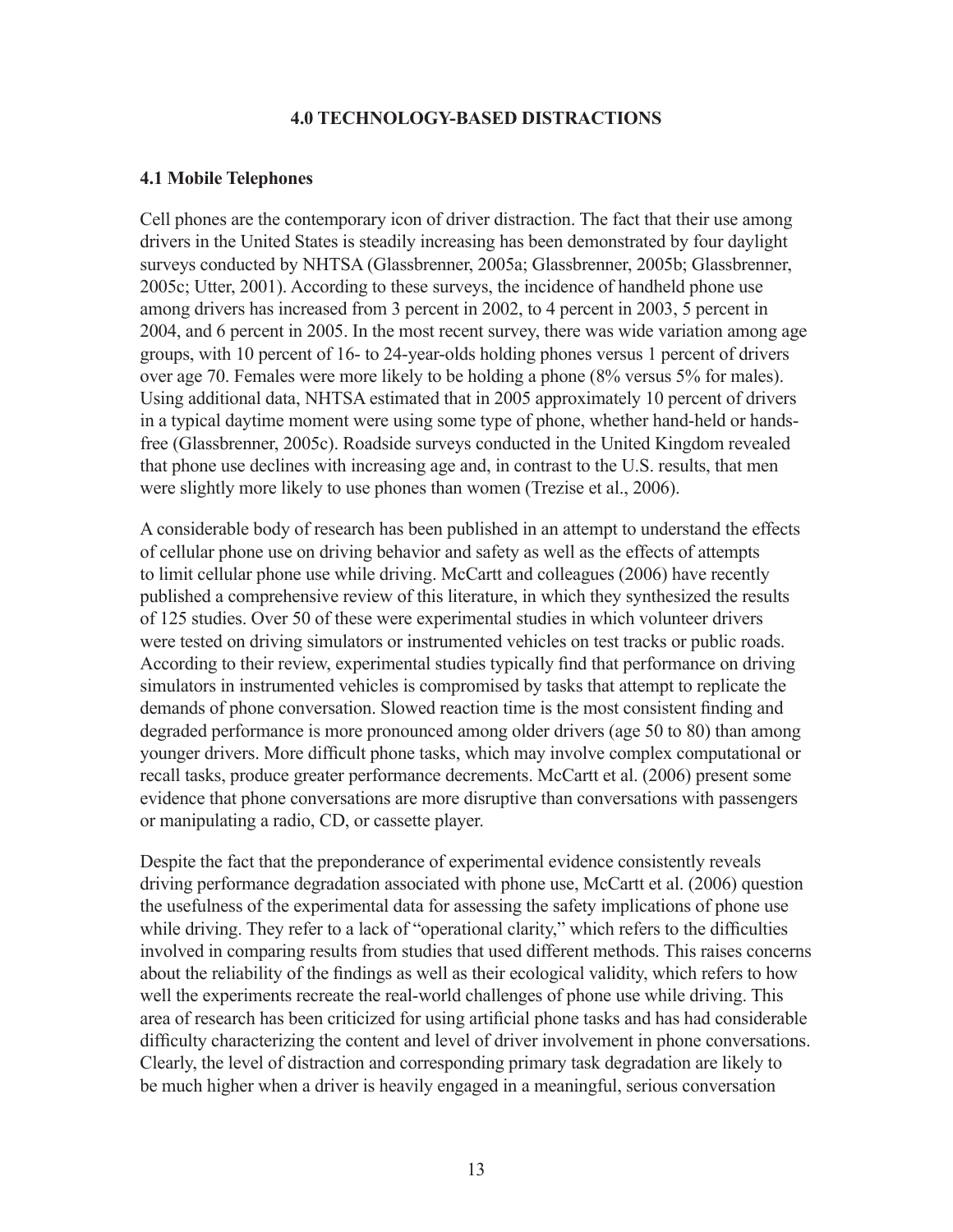than when engaged in a superficial meaningless conversation. The same is true for complex versus simple conversations. These two dimensions, the level of driver engagement and conversation complexity, combine to influence the amount of mental workload or effort that a driver devotes to a phone conversation while driving. This level of effort translates directly into the level of cognitive distraction. The inability to characterize the dynamics of naturalistic phone conversations is one problem that has raised concerns about the ecological validity of this research (Haigney & Westermen, 2001).

Horrey and Wickens (2006) conducted a meta-analysis using published data from 23 experimental studies of distraction effects of phone use. They found that phone use was associated with definite costs to driving performance, but that these costs were to measures of response time and not for measures of lane-keeping or tracking performance. On average, the decrement in response time associated with phone use while driving was 130 milliseconds. They found that hands-free phone use did not reduce these costs, which led them to the conclusion that the main effect of phone use was the cognitive distraction. They also found that conversations with passengers were just as detrimental to driving performance as cell phone conversations.

McCartt et al. (2006) reviewed over 20 studies that assessed the crash risk associated with cell phone use while driving. They noted that most states do not provide data elements on police report forms to record drivers' phone use. Moreover, as noted above, even when data elements are available, phone use data obtained from crash reports are unreliable. They concluded that for accurately assessing crash risk, it is essential that phone use among crash-involved drivers be established independently. Several studies have been conducted using cell phone company billing records for this purpose, however these have all been conducted in other countries because cell phone billing records have not been available in the United States. One such study was conducted in Toronto (Redelmeier & Tibshirani, 1997). Researchers obtained cell phone company billing records from approximately 700 Canadian drivers to establish phone use at the time of the crash. Crash-involved drivers were used as their own controls in a case-crossover design. Phone use at the time of the crash was compared with phone use among the same drivers at a comparable time of day during the week prior to the crash. They found that drivers' use of a cell phone up to 10 minutes before the crash was associated with a fourfold increased likelihood of being involved in a crash. Hands-free phones did not appear to help, however the study may not have had sufficient statistical power to assess this effect.

A similar study was undertaken in Perth, Western Australia (McEvoy et al., 2005), in which phone records were obtained for approximately 500 drivers involved in crashes that required hospital treatment. Using the same type of design, they found a fourfold increase in the risk of serious crash involvement among drivers using a phone at the time of the collision.

Despite their concerns about existing methods, McCartt et al., (2006) concluded that phone use represents a significant driving hazard. Moreover, because phone use may involve a relatively extended period of exposure relative to other shorter-duration distractions such as eating, drinking, or radio-tuning, it likely represents a bigger problem than these other common in-vehicle tasks.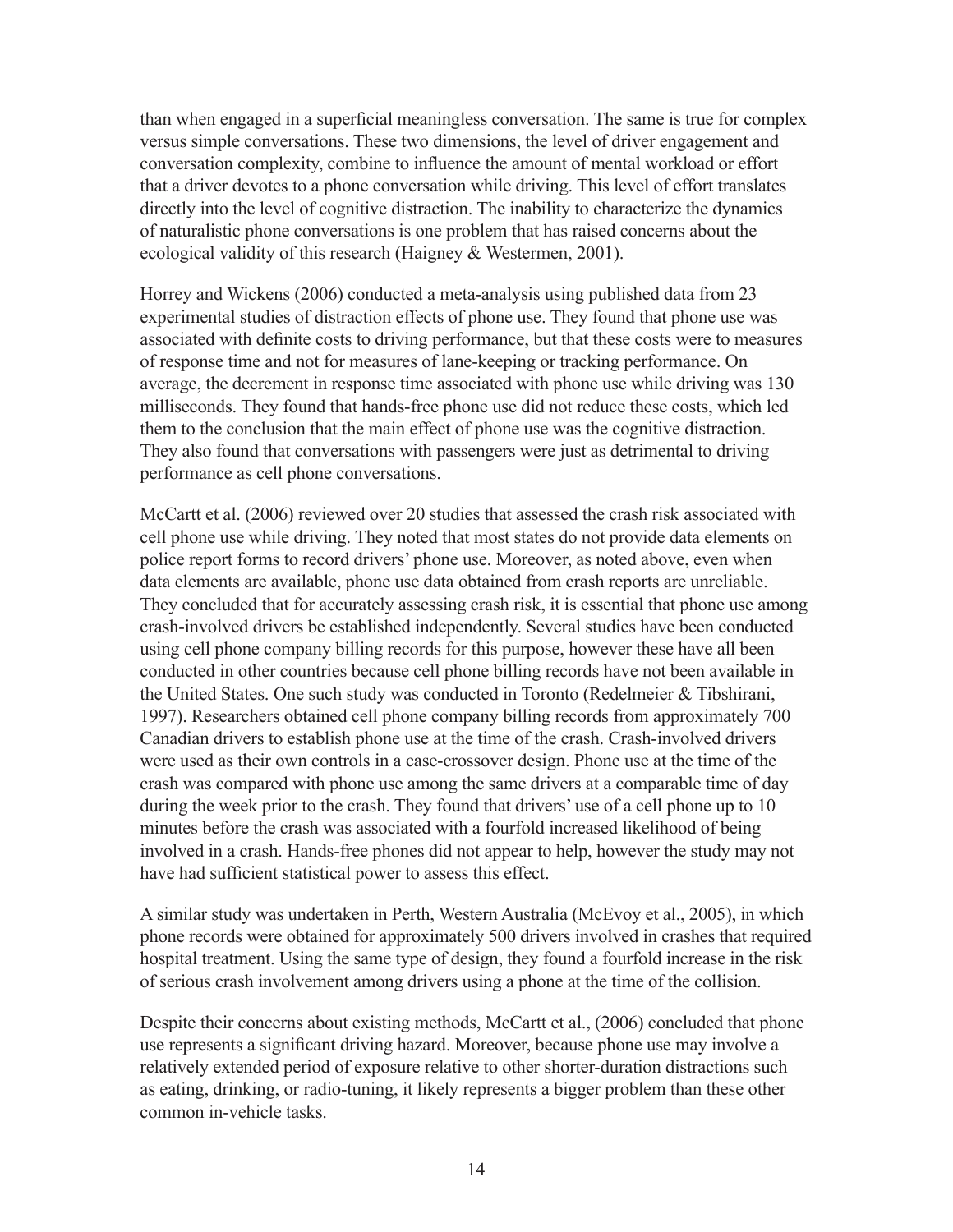## 4.1.1 Future Problems With Cell Phone Use

While phone use may represent a relatively small proportion of the current incidence of distracting activities, two trends combine to suggest that the associated problems may increase. First is the continually increasing number of cell phone users. Second is the fact that phones are now being used for many more activities than for talking. Specifically, they are being used for text messaging and to download audio or video from the Internet, to play games and in some countries to pay bills (Trezise et al., 2006). Moreover, it is younger people who are leading the way in these secondary uses of mobile phones (Trezise et al., 2006). To the extent that such auxiliary uses of cell phones are being performed largely by drivers without fully-developed driving skills, we may expect to observe a synergistic acceleration in the resulting safety problem. Hosking, Young, and Regan (2006) examined the effects of text messaging on the driving performance of young novice drivers in a driving simulator. Drivers were instructed to initiate text messaging to coincide with programmed scenario events. They found that retrieving and sending text messages had a detrimental effect on driving performance. Specifically, when text messaging, drivers were more likely to drive outside the lane boundaries and were less likely to respond appropriately to traffic signs. Driving while text messaging was also associated with a 400 percent increase in the amount of time spent looking away from the road, relative to driving without text messaging. In particular, drivers spent approximately 10 percent of the time looking away from the road when driving normally, versus 40 percent when text messaging. These authors reported the results of a separate Australian study in which it was found that 30 percent of drivers surveyed had sent text messages while driving. They concluded that mobile phone safety education and advertising campaigns should be targeted heavily to younger drivers.

## **4.2 In-Vehicle Route Guidance Systems**

In-vehicle route-guidance or navigation systems are designed to guide drivers to a specified destination. Drivers enter a destination and the system provides a route from the vehicle's present location to the destination. While such systems may be helpful to drivers in unfamiliar locations, they have the potential to distract drivers in several ways. These include the physical distraction associated with manual destination entry, which typically uses a keyboard; the visual distraction when looking at the display while entering a destination or viewing a map or directions; the aural distraction when listening to auditory turn-by-turn instructions; and also the cognitive distraction when the driver thinks about the information presented by the system. There is also some evidence to suggest that the mere presence of a navigation system in a vehicle might encourage increasingly frequent and unnecessary use of the system, including browsing through lists of attractions (Burnett, Summerskill, & Porter, 2004).

Destination entry can be a time-consuming process and is considered the most distracting component of using in-vehicle navigation systems (Young et al., 2003). Tijerina et al., (1998) examined the effects of destination entry using four route guidance systems on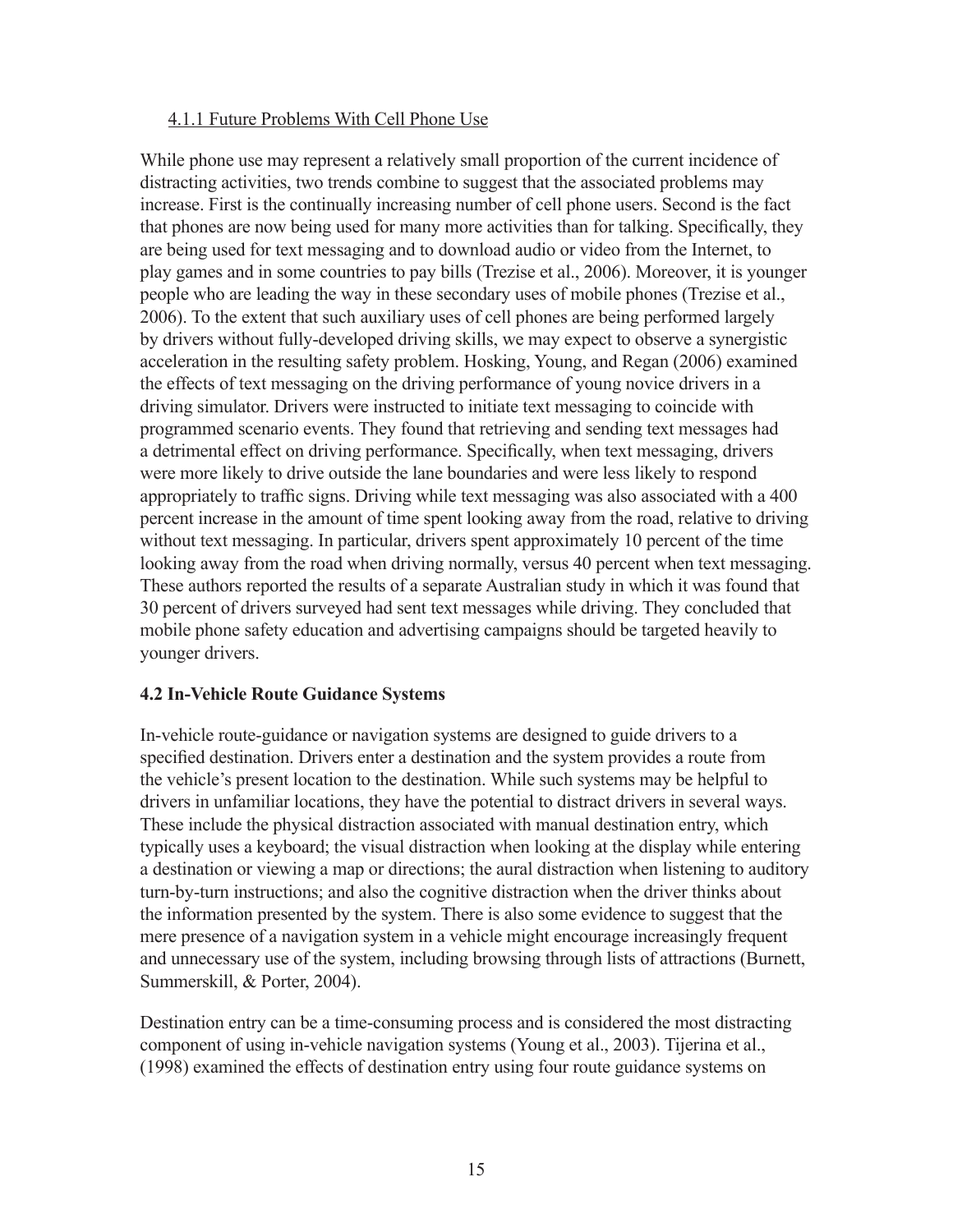closed-course driving performance. Three systems required manual entry while the fourth used voice commands. They found that destination entry using the visual/manual systems had a generally higher potential for distraction than the voice activated system. This was evidenced as longer completion times, more frequent glances at the device, longer eyesoff-road times, and a greater number of lane exceedances. They concluded that destination entry using voice recognition technology was less distracting than manual entry (Tijerina, Parmer, & Goodman, 1998).

Navigation systems have several ways of presenting route guidance information, including visual displays and audio messages. Visual displays can be either maps or turn-by-turn instructions. Because most information needed for driving is obtained visually, it has been assumed that audio messages would be less distracting than information presented on visual displays. Srinivasan and Jovanis (1997) used a driving simulator experiment to compare different methods of information presentation, which included a map display alone, map plus visual turn-by-turn displays, map plus voice guidance, and a paper map. The voice guidance system was associated with the best driving performance, defined as the fewest navigational errors, lowest workload, and fastest speeds. Because drivers were instructed to maintain posted speeds, slower speeds were interpreted as indicating greater distraction. Use of the paper map resulted in the slowest speeds, highest workload and most navigational errors. Based primarily on these results, voice instructions are considered to be less distracting than a visual display and turn-by-turn instructions are less distracting than maps (Young et al., 2003; Trezise et al., 2006).

## **4.3 In-Vehicle Internet and E-mail Capabilities**

The availability of in-vehicle Internet and e-mail access is predicted to become an important component of new infotainment systems (Young et al., 2003). Drivers will be able to download traffic updates and weather reports, among other things, and to access e-mail and web capabilities more generally. As the functionality of in-vehicle computing capabilities approaches that of desktop or portable computers, secondary task possibilities will proliferate and it will become increasingly difficult not only to define secondary task boundaries but also to determine which tasks may be acceptable to perform while driving and which may not. Moreover, given drivers' freedom to determine when and how much attention to divert from driving to perform secondary tasks, it is likely that some drivers may choose to switch between multiple secondary tasks while driving, much as they do when using a personal computer. This scenario could create significant challenges for interface designers and for those who seek to develop methods for assessing the distraction potential of secondary tasks.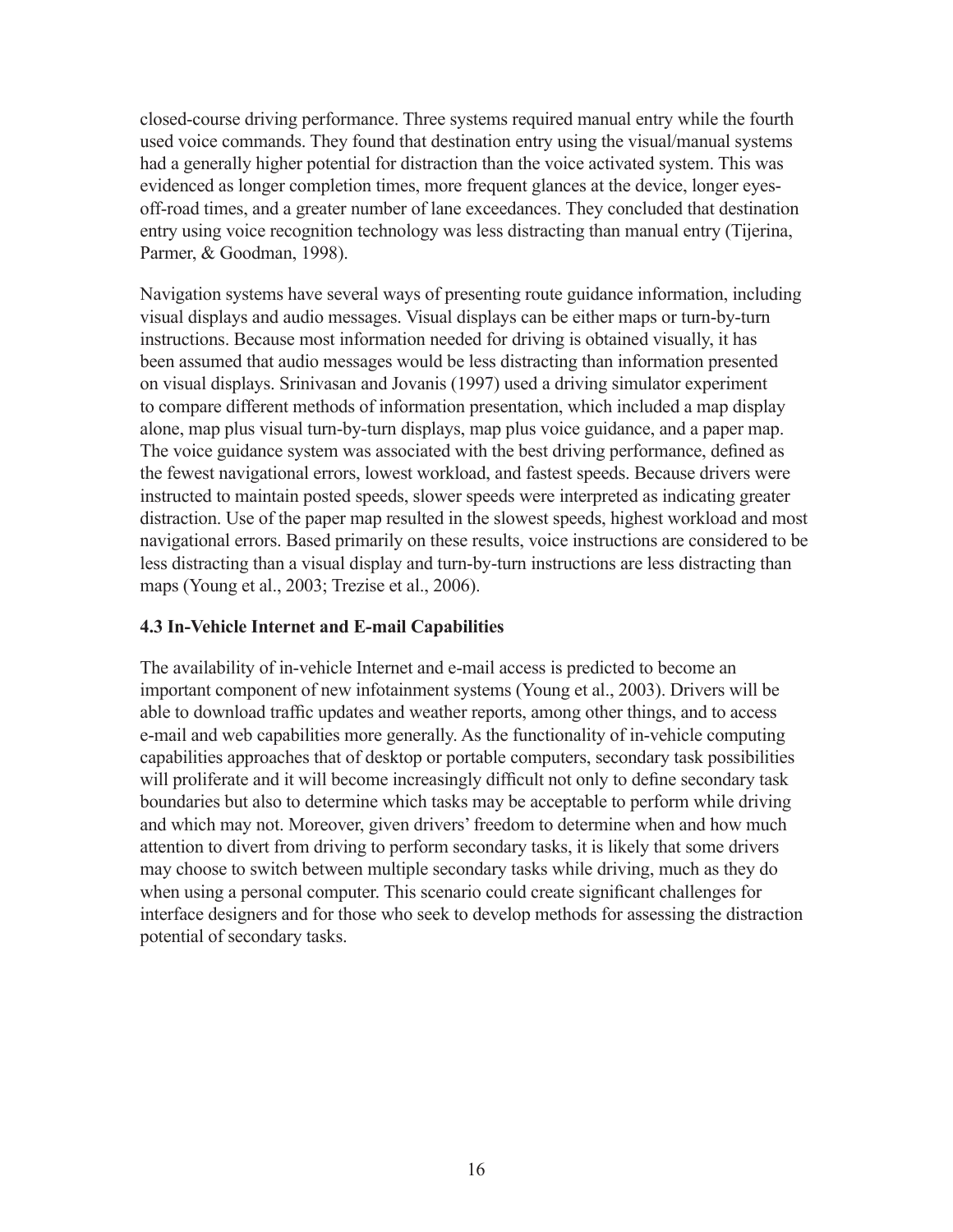## **4.4 Radio Tuning/CD Players**

Few studies have considered the distracting effects of operating vehicle radios or other entertainment systems (e.g., cassette, CD) because these secondary tasks are generally considered to pose acceptable levels of distraction. Several studies have demonstrated that tuning or even simply listening to a radio while driving can distract a driver and degrade driving performance (Young et al., 2003). Research has also suggested that operating a CD player while driving is more distracting than dialing a mobile phone or eating (Young et al., 2003).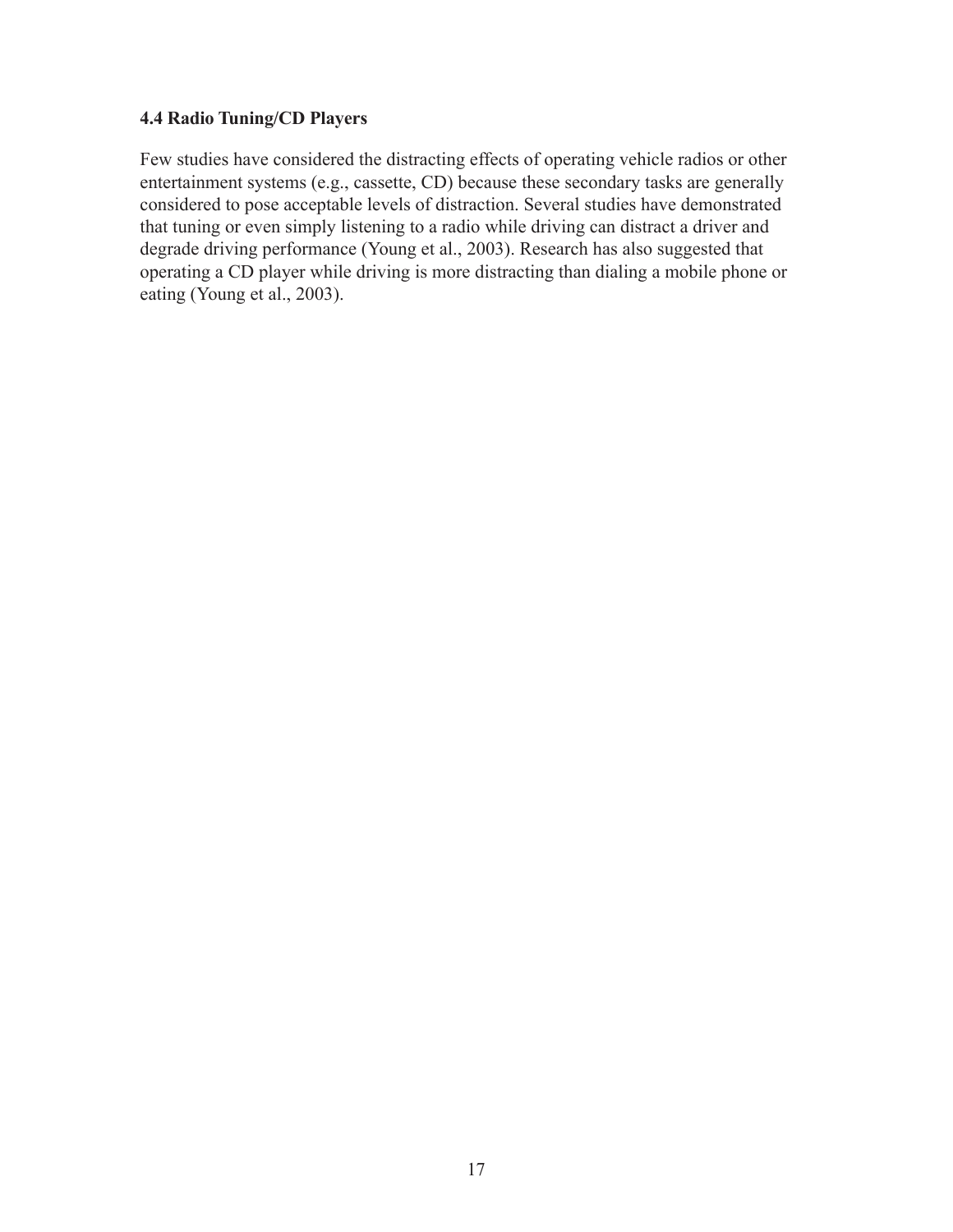## **5.0 COUNTERMEASURES FOR DISTRACTED DRIVING**

## **5.1 Behavioral Strategies**

Developing effective countermeasures for distracted driving is hampered by the abovementioned difficulties in defining, observing, and measuring driver distraction. This also holds true for measuring countermeasure effectiveness. The standard behavioral countermeasures of laws, enforcement, and sanctions, which have been used successfully for alcohol impairment, safety belt use, aggressive driving, and speeding, are considered unlikely to be effective for distracted driving (NHTSA, 2006). The main reason is that distracted driving is more than a driving or transportation system issue. Rather, it is a societal issue, resulting in part from lifestyle patterns and choices. This point is also made by Lee and Strayer (2004), who suggest that social norms govern what constitutes an acceptable risk. For example, if it is socially acceptable to use a cell phone while driving, then it may be very difficult to influence this behavior. The same is true for other more commonly accepted distractions such as eating or drinking, and listening to music.

According to NHTSA, the obvious way to reduce distracted driving is to convince or require drivers to pay attention to their driving. Behavioral strategies to reduce distracted driving include attempting to remove underlying causes and promoting awareness of the risks (NHTSA, 2006). Removing the underlying causes of distraction may be extremely difficult due to the lifestyle component mentioned above. However, one noted exception is that some graduated driver licensing (GDL) provisions may help reduce distraction among younger drivers. GDL is a three-phase system for new drivers that consists of a learner's permit, a provisional license, and a full license. GDL helps new drivers acquire experience gradually by limiting exposure to higher-risk situations such as nighttime driving. As of August 2004, 47 States and the District of Columbia had some GDL components. GDL components that may have an impact on driver distraction include limiting the number of passengers and prohibiting cell phone use by drivers with learner's permits, provisional licenses, or by drivers under 18. There have been no evaluations of the GDL distraction provisions; however there is evidence supporting the overall effectiveness of GDL in reducing crashes and injuries among teenage drivers (Baker, Chen, & Li, 2007; NHTSA, 2006).

## 5.1.1 Cell Phone and Related Laws

The use of hand-held phones by drivers is illegal in most European Union countries, in all Australian states, and in the Canadian province of Newfoundland and Labrador. Japanese drivers are not permitted to use any type of phone; however enforcement only occurs with another traffic violation. In the United States, use of hand-held phones is not permitted in Connecticut, New Jersey, New York, and the District of Columbia. California's ban on handheld phones will begin in 2008. Several additional communities prohibit hand-held cell phone use while driving. Twelve States prohibit all cell phone use by drivers under 18 or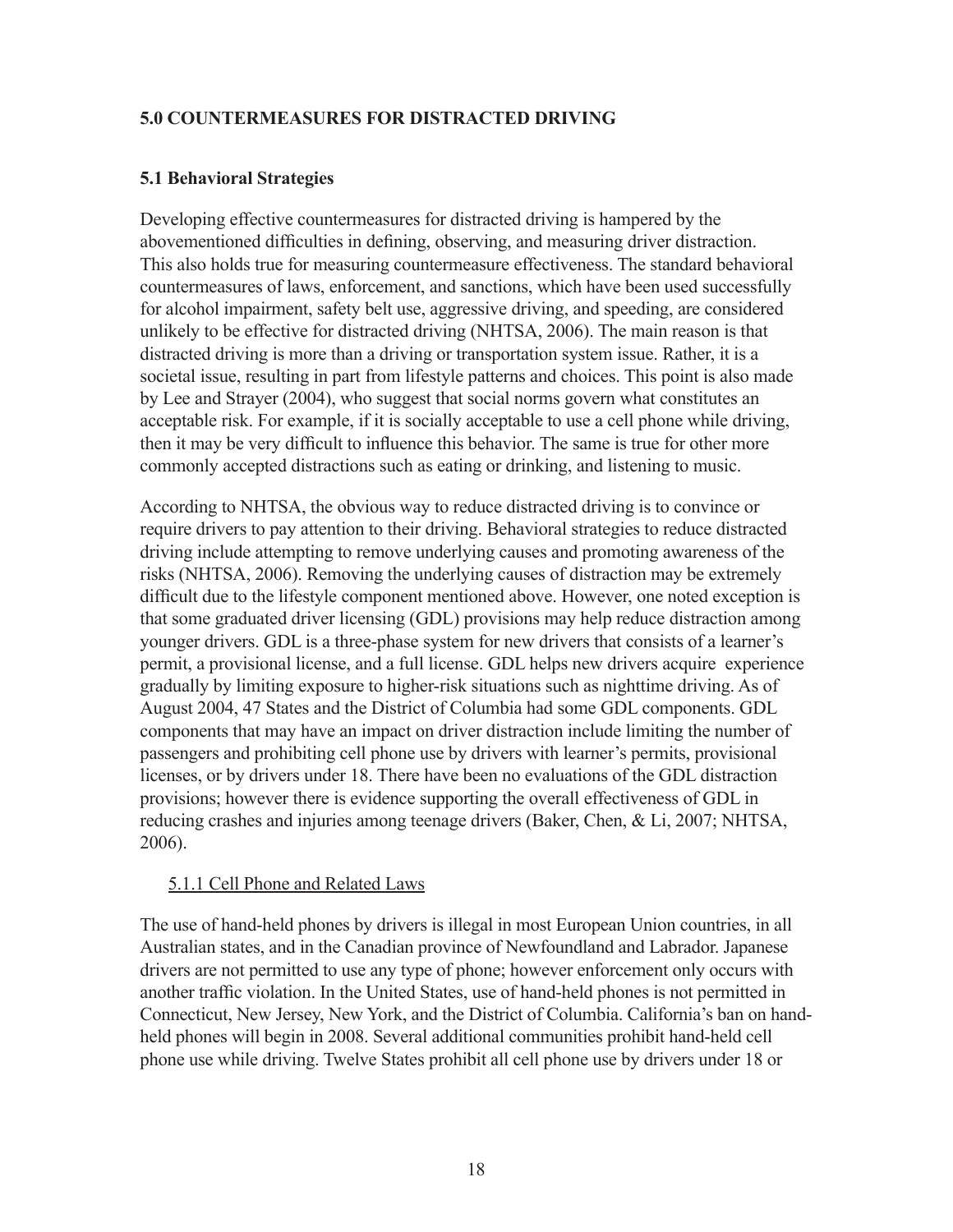21 and several States prohibit use among drivers with GDLs and school bus drivers. Other States do not allow communities to restrict cell phone use. Legislatures in over two-thirds of the States have considered bills related to cell phone use in recent years. The National Conference of State Legislatures monitors developments in legislation pertaining to distracted driving and maintains a Driver Focus and Technology Database that summarizes the current status of existing or pending restrictions on wireless or cellular phones. This information is available at: www.ncsl.org/programs/transportation/DRFOCUS.htm

The effectiveness of New York State's cell phone law has been evaluated. Initially, there was significant compliance, but 18 months later phone use had increased to a level that was not significantly different from that observed before the law took effect. It was concluded that a drop-off in publicity and the lack of a publicized enforcement campaign may have combined to reduce compliance to this law (McCartt et al., 2006). Several economic analyses have been conducted to compare the costs and benefits associated with cell phone use restrictions. These studies do not provide a clear consensus on the net effects of these laws (McCartt et al., 2006).

Other than cell phone laws, there are no laws that address driver distraction explicitly. However, reckless driving laws implicitly prohibit driving while significantly distracted. No studies have evaluated whether such laws affect distracted driving, however it is expected that any such law will have little or no effect unless it is vigorously publicized and enforced (NHTSA, 2006).

#### 5.1.2 Communications and Outreach on Distracted Driving

Developing effective communications and outreach programs for the general public is difficult due to the wide range of possible sources of distraction. Some distractions occur outside the vehicle and are thus not under the driver's control. Other distractions, such as listening to the radio, music, or eating, are intentional and may help keep drivers alert on a long trip (NHTSA, 2006). Some States (California, New York) have conducted driver alertness campaigns for the general public, but there are no known studies of the effects of these campaigns on driver knowledge, attitudes, or behavior (NHTSA, 2006).

To the extent that distraction is a problem for commercial drivers, employer programs may be a viable approach; however, to date employers have developed or implemented programs to combat employee drowsiness but not driver distraction (NHTSA, 2006).

The National Cooperative Highway Research Program (NCHRP) of the Transportation Research Board undertook a study to identify countermeasures for reducing crashes of drowsy and distracted drivers (Stutts et al., 2005b). As part of this study, the authors described a data collection initiative in Virginia aimed at improving the reliability of reporting associated with distraction and other forms of driver inattention. In addition to the improvement in the quality of reporting, they argued that such activities also help increase awareness of distraction by law enforcement officials.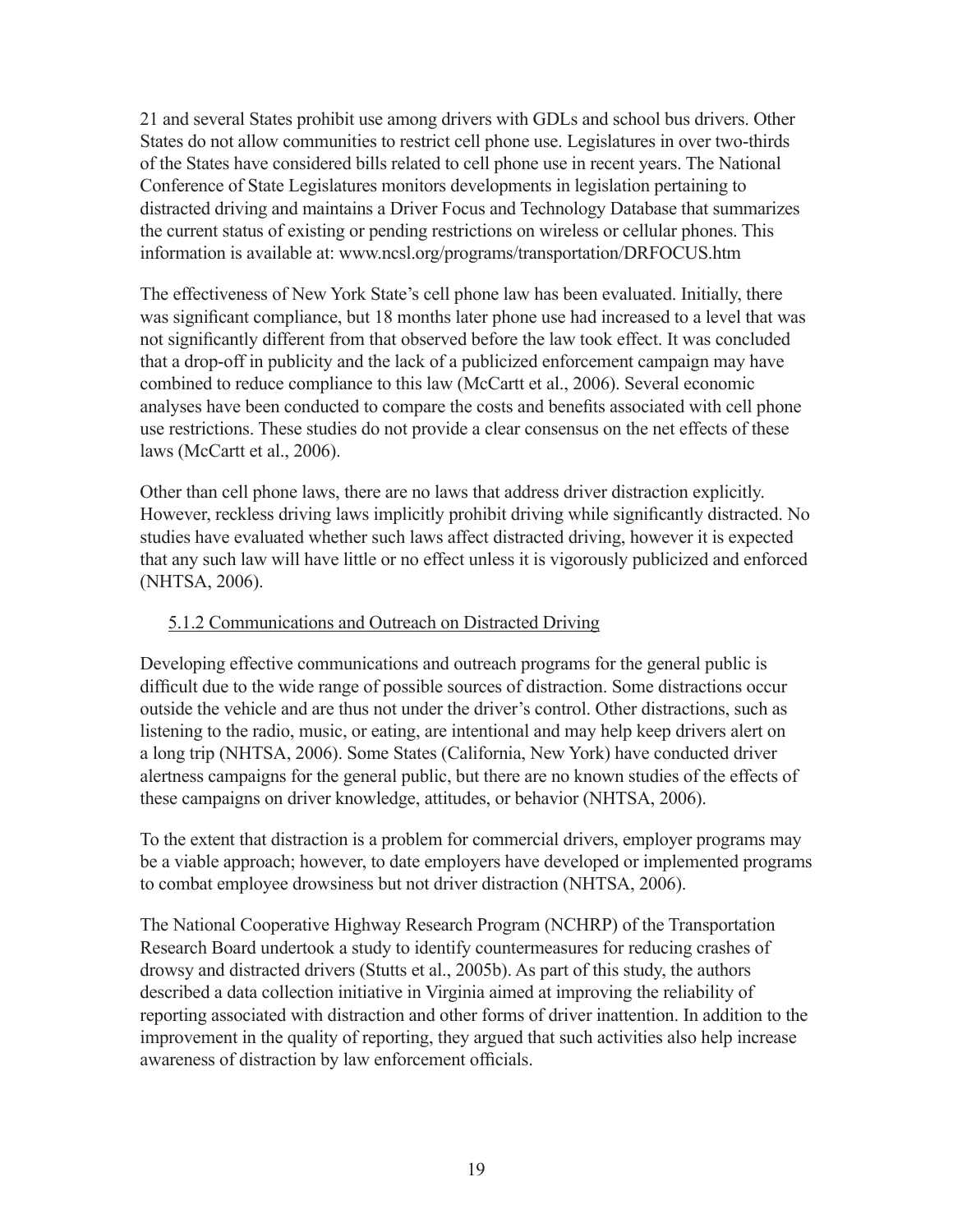## **5.2 Environmental Strategies**

The NCHRP report (Stutts et al., 2005b) identifies two broad objectives relating to the environment, including (1) making roadways safer for drowsy and distracted drivers, and (2) providing safe stopping and resting areas. Two specific strategies were judged by Stutts et al, (2005b) as having the highest potential effectiveness. These included installing shoulder and/or centerline rumble strips and improving access to stopping and resting areas. The main weakness of this report is that no distinction is made between approaches to address distraction-related problems and the broader problems of inattention and driver fatigue, which have different causes. Countermeasures that address inattention in realtime may be useful both for inattention generally and for distraction in particular, however countermeasures that address the underlying causes may not work equally well for all categories of inattention. For example, rumble strips may have the potential for improving the alertness of drivers who allow their vehicles to wander from the travel lane for whatever reason; however the placement of and access to rest areas are not likely to address distracted driving unless they include offering services such as wireless Internet access, which might encourage drivers to defer engagement in secondary tasks until they arrive at the rest area.

## **5.3 Vehicular Strategies**

## 5.3.1 Guidelines for Interface Design

Vehicular strategies for mitigation of driver distraction are focused primarily on the design of interfaces associated with in-vehicle systems that have the potential for distraction. Considerable effort has been devoted by the automotive manufacturers, not only in North America but also in Europe and Japan, to the development of design guidelines to optimize the interface characteristics associated with in-vehicle technologies. Specifically, during the past decade, there have been three major HMI guidelines developed, including one each in Europe, the United States, and Japan (Eckstein & van Gijssel, 2006). In the United States, the Alliance of Automobile Manufacturers drafted a set of voluntary design, installation, and use guidelines for telematic systems. These guidelines were based on the European Statement of Principles on Human-Machine Interface and comprised a "best practices" document to address the safety aspects of driver interactions with future in-vehicle and communications systems (Eckstein & van Gijssel, 2006). Transport Canada has funded research to assess these guidelines. Results of this work have concluded that while the principles are generally valid, they are difficult to apply and the results difficult to interpret (Morton & Angel, 2005).

Burns (2007) assessed the effectiveness of the various guidelines more generally. He concluded that despite the existence of numerous standards and guidelines and despite the significant improvements in telematics interfaces in the past 10 years, designers are not consistently applying principles of good ergonomic design. Burns argues for a mechanism within the product development process that would allow the risks of driver distraction to be routinely and systematically considered during the product design, development,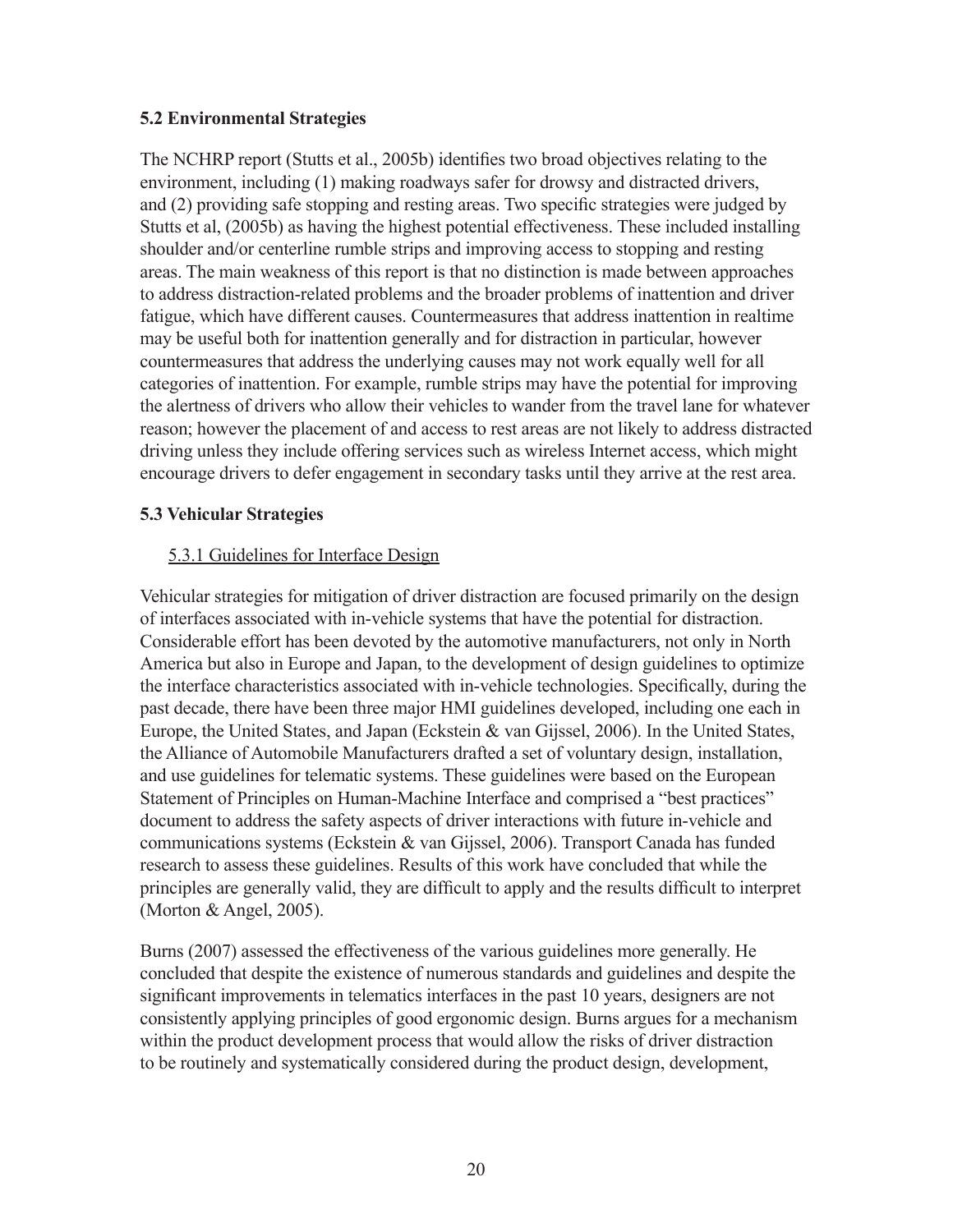and testing (Burns, 2007). However, it is increasingly difficult to focus exclusively on the auto manufacturers because technologies with significant distraction potential may also be purchased as aftermarket devices or as devices brought by drivers into the vehicle.

Improvements to human machine interface design that improve usability may also have unintended effects. Lee and Strayer (2004) discussed the "usability paradox," which occurs when the improved design of an in-vehicle device makes it easier to use and thus less distracting. When drivers become aware of the increased ease of use, they may use the device more frequently, thus increasing their overall exposure to risk. The "usability paradox" is one form of behavioral adaptation or risk compensation, which has been proposed to explain why highway and vehicle safety improvements may have short-lived effects (Smiley, 2000; Wilde, 1982). Accordingly, such improvements as clearer roadway delineation, wider lanes, and even such safety features as air bags may eventually lead some drivers to feel safer and therefore drive faster, thus possibly reducing some of the safety benefits associated with the improvements.

#### 5.3.2 Advanced Driver Assistance Technologies

A few new vehicles are being sold with in-vehicle technologies that can detect driver distraction by monitoring driver performance and eye-glance directions. They may also be able to warn drivers of risky situations and control their use of distracting devices, such as wireless phones. For example, some Volvo vehicles have a system called the Intelligent Driver Information System, which delays incoming phone calls or other nonessential information if the driving situation is busy (e.g., during acceleration). Toyota recently announced that its 2008 Lexus LS600hl will be equipped with a camera to monitor the driver's face. If the glance-monitoring system detects that the driver is not looking ahead when the radar detects a potential crash, the driver will receive a warning.

In anticipation of the emergence of multiple, distracting technologies, NHTSA has undertaken a research program with Delphi Electronics to determine the safety benefits associated with a system that employs in-vehicle analysis of drivers' glance directions to monitor and manage driver distraction. The system integrates driver data and traffic data collected from radar and other sensors to control the information flow to the driver. The goal is to develop and test a prototype adaptive interface that incorporates decision rules to prioritize information flow to the driver, to alert distracted drivers, and to improve the performance of collision warning systems. The program is called SAVE-IT (SAfety VEhicle using adaptive Interface Technology (www-nrd.nhtsa.dot.gov/departments/nrd-13/ newDriverDistraction.html).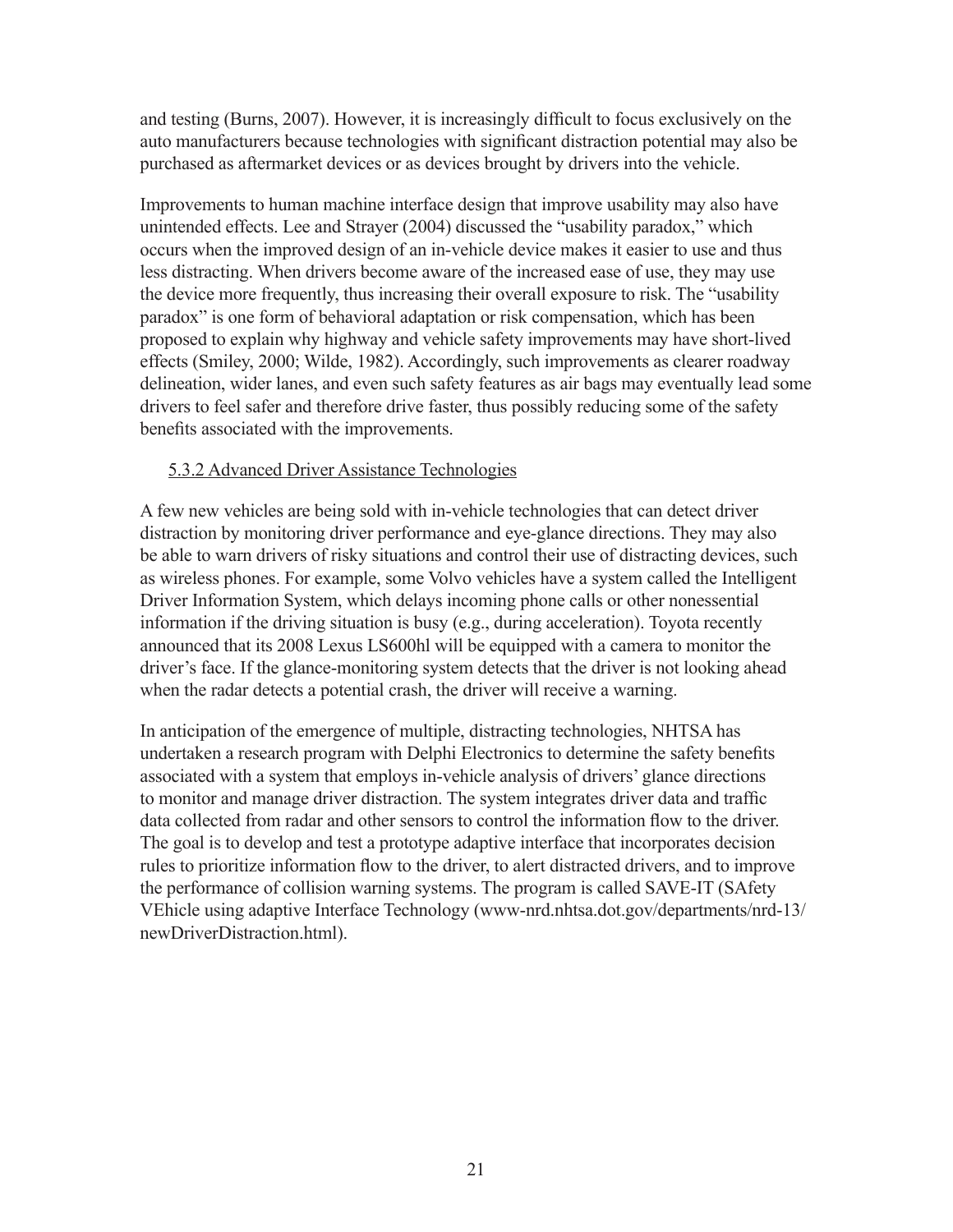#### **6.0 RESEARCH DIRECTIONS**

- 1. Naturalistic studies providing incidence data on distracting activities have typically been small-scale studies. A larger, more representative, study of the incidence of distracting activities is planned as part of the SHRP II program. The design of this program should give a high priority to driver distraction to ensure that appropriate data are obtained to better understand trends in driver distraction.
- 2. Better reporting of driver attention status for crash-involved drivers is needed to provide better estimates of the incidence of distraction in crashes. Research is needed to identify ways to reduce the percentage of unknown attention status among crashinvolved drivers.
- 3. In-vehicle and portable information and entertainment technologies are emerging rapidly, making it increasingly difficult to determine the scope of the potential distraction problem. An effort is needed to develop an inventory of existing and emerging technologies and services accessible to drivers. From this, research is needed to define a taxonomy of driver distractions and specific sources.
- 4. The extent of distraction among drivers is determined by drivers' willingness to engage in potentially distracting secondary tasks while driving. Analysis of naturalistic data is needed to understand the factors that contribute to drivers' willingness to engage in potentially distracting tasks while driving. Information is needed to determine the extent to which the presence of in-vehicle technologies encourages unnecessary or incidental use while driving.
- 5. An assessment of potentially distracting events and objects, such as dynamic advertisements, that occur outside the vehicle is needed to better understand this part of the distraction problem.
- 6. Work should continue on the development of objective, standardized measures of distraction. Emphasis should be given to improving the reliability and validity of eyeglance measures.
- 7. Methods must be determined to estimate the benefits as well as the costs of various distracting activities.
- 8. To help anticipate future distraction problems, an effort should be undertaken to identify segments of the driving population or other transportation system users who may have future potential for increased incidence of distraction. Possible examples include police officers, emergency responders, pedestrians using portable communication or entertainment devices, and young drivers.
- 9. Evaluation of the effectiveness of State distraction-related laws is needed.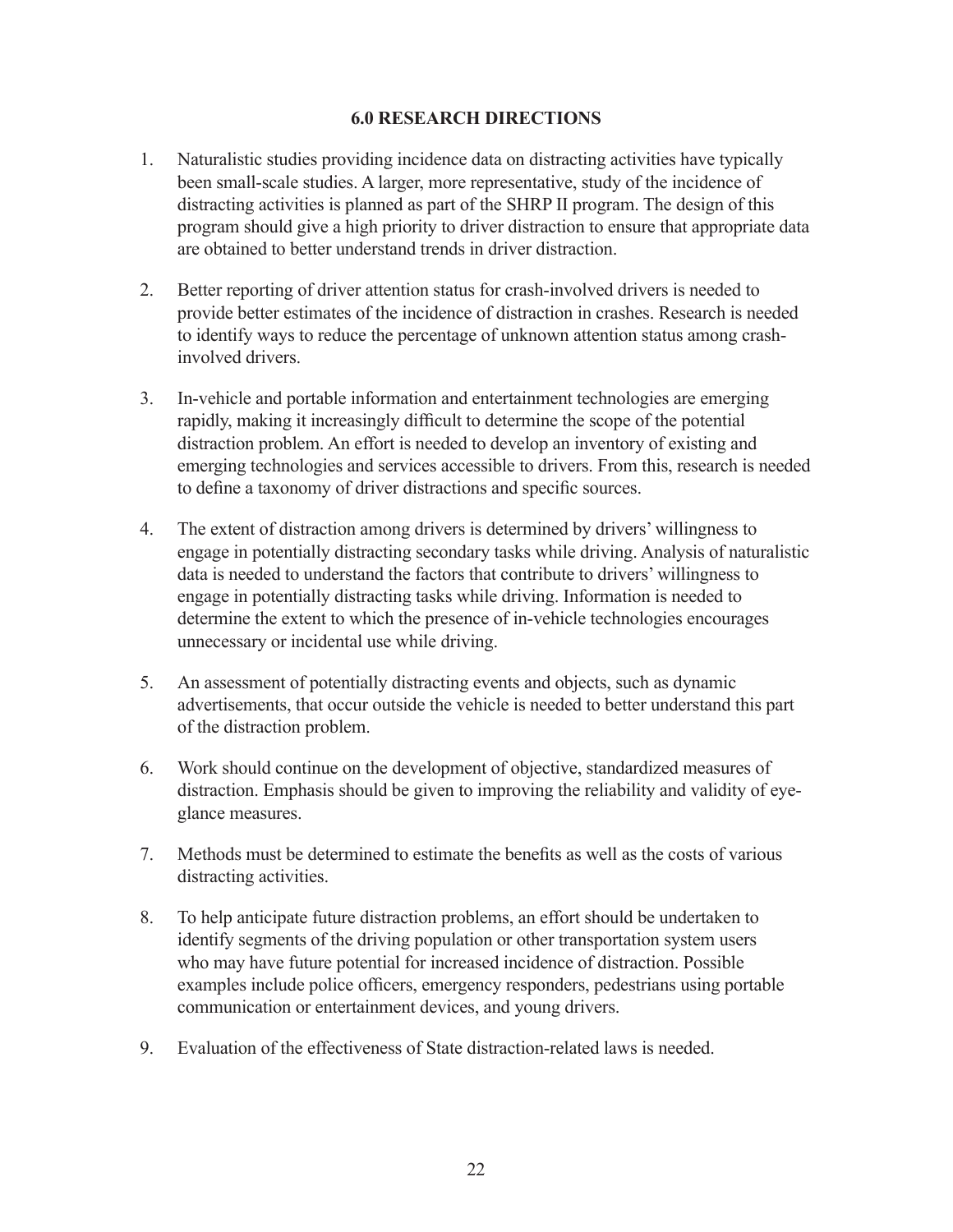#### **7.0 REFERENCES**

Angell, L., Auflick, J., Austria, P. A., Kochhar, D., Tijerina, L., Biever, W., Diptiman, T., Hogsett, J., & Kiger, S. (2006). *Driver workload metrics task 2 final report*  DOT HS 810 635. Washington, DC: National Highway Traffic Safety Administration.

Baker, S. P., Chen, L., & Li, G.L. (2007). *Nationwide review of graduated driver licensing.* Washington, DC: AAA Foundation for Traffic Safety.

Burnett, G. E., Summerskill, S. J., & Porter, J. M. (2004). On-the-move destination entry for vehicle navigation systems: Unsafe by any means? *Behaviour & Information Technology,* 23, 265-272.

Burns, P. C. (2007, in press). North American approach to principles, codes and guidelines for in-vehicle HMI. In M.A. Regan, J. D. Lee, & K. L. Young (Eds.), *Driver distraction,* London: Taylor & Francis.

Carsten, O., & Brookhuis, K. (2005a). Issues arising from the HASTE experiments. *Transportation Research Part F: Traffic Psychology and Behaviour, 8F, 191-196.* 

Carsten, O., Merat, N., Janssen, W. H., Johansson, E., Fowkes, M., & Brookhuis, K. (2005b). *Human machine interaction and the safety of traffic in Europe.* Rep. No. HASTE Final Report 1.0. University of Leeds: Institute for Transport Studies.

Eckstein, L., & van Gijssel, A. (2006). *HMI Guidelines and the effect on process, product and traffic safety.* Rep. No. SAE 2006-01-0574. SAE International, Warrendale PA.

Glassbrenner, D. (2005a). *Cell phone use on the roads in 2002.* DOT HS 809 580. Washington, DC: National Center for Statistics and Analysis, National Highway Traffic Safety Administration.

Glassbrenner, D. (2005b). *Traffic safety facts research note: Driver cell phone use in 2004 - Overall results.* DOT HS 809 847. Washington, DC: National Center for Statistics and Analysis, National Highway Traffic Safety Administration.

Glassbrenner, D. (2005c). *Traffic safety facts research note: Driver cell phone use in 2005 - Overall results.* DOT HS 809 967. Washington, DC: National Center forStatistics and Analysis, National Highway Traffic Safety Administration.

Haigney, D., & Westermen, S. J. (2001). Mobile (cellular) phone use and driving: a critical review of research methodology. *Ergonomics,* 44, 132-143.

Horrey, W. J., & Wickens, C. D. (2006). Examining the impact of cell phone conversations on driving using meta-analytic techniques. *Human Factors, 48,* 196-205.

Hosking, S., Young, K. L., & Regan, M. A. (2006). *The effects of text messaging*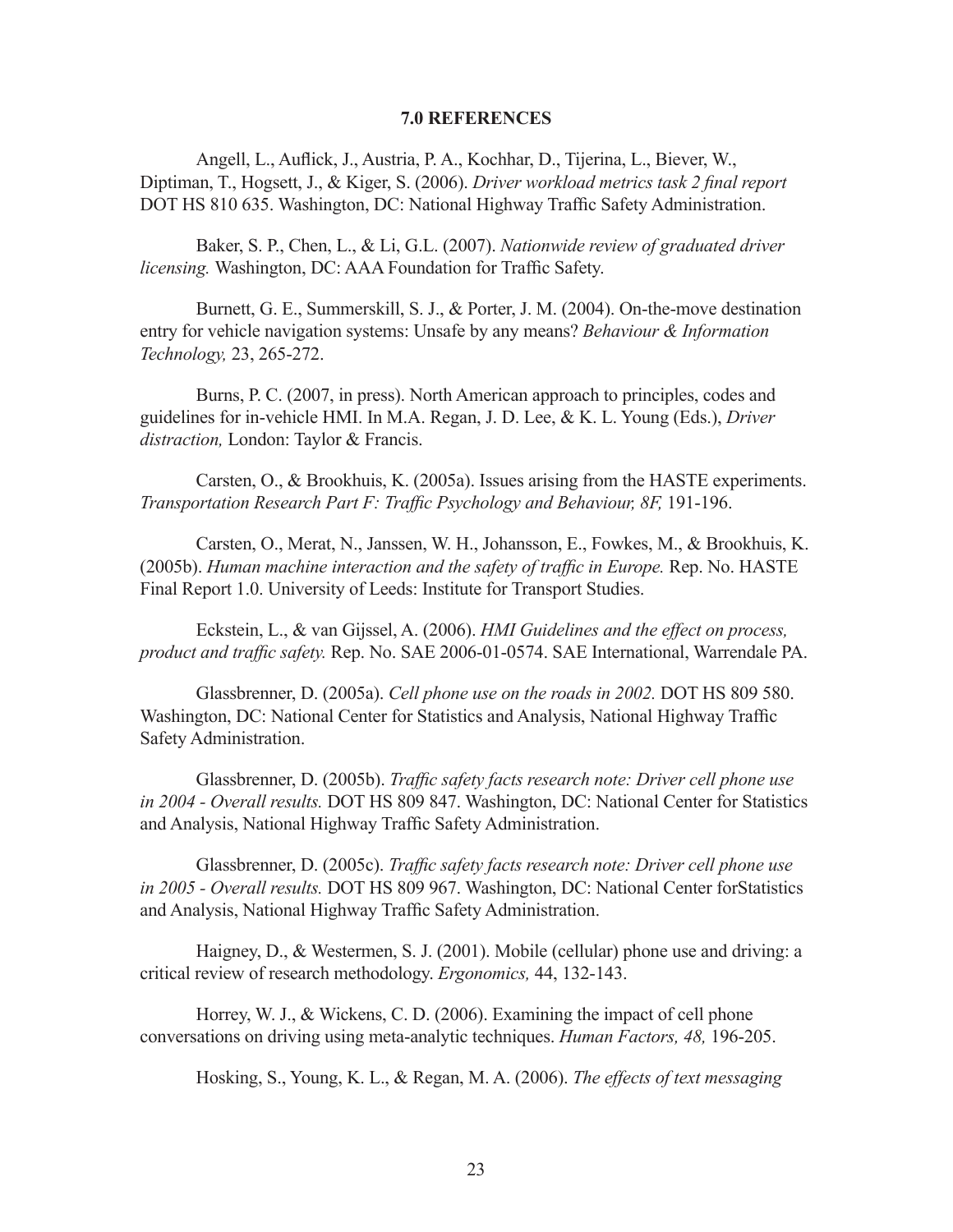*on young novice driver performance.* Rep. No. 246. Victoria, Australia: Monash University Accident Research Centre.

Klauer, S. G., Dingus, T. A., Neale, V. L., Sudweeks, J. D., & Ramsey, D. J. (2006). *The impact of driver inattention on near-crash/crash risk: An analysis using the 100-car naturalistic driving study data.* DOT HS 810 594. Washington, DC: National Highway Traffic Safety Administration.

Lee, J. D., & Strayer, D. L. (2004). Preface to the special section on driver distraction. *Human Factors, 46,* 583-586.

Mattes, S. (2003). The lane change task as a tool for driver distraction evaluation. In GfA/17th Annual Conference of the International-Society-for-Occupational-Ergonomicsand-Safety (ISOES). Stuttgart, Germany: Ergonomia Verlag OHG, Bruno-Jacoby-Weg 11, D-70597.

McCartt, A. T., Hellinga, L. A., & Braitman, K. A. (2006). Cell phones and driving: Review of research. *Traffic Injury Prevention, 7,* 89-106.

McEvoy, S. P., Stevenson, M. R., McCartt, A. T., Woodward, M., Haworth, C., Palamara, P., & Cercarelli, R. (2005). Role of mobile phones in motor vehicle crashes resulting in hospital attendance: A case-crossover study. *British Medical Journal,* 12 July 2005.

Morton, A. H., & Angel, H. A. (2005). Evaluation of industry safety principles for in-vehicle information and communication systems. Guelph, Ontario: Humansystems Incorporated.

NHTSA (2006). *Countermeasures that work: A highway safety countermeasure guide for state highway safety offices.* DOT HS 809 980. Washington, DC: National Highway Traffic Safety Administration.

Pettitt, M., Burnett, G., & Stevens, A. (2005). *Defining driver distraction.* Paper presented at World Congress on Intelligent Transport Systems, San Francisco, CA.

Redelmeier, D. A., & Tibshirani, R. J. (1997). Association between cellulartelephone calls and motor vehicle collisions. *The New England Journal of Medicine, 336,* 453-458.

Sayer, J. R., Devonshire, J. M., & Flannagan, C. A. (2005). *The effects of secondary tasks on naturalistic driving performance.* Rep. No. UMTRI-2005-29. Ann Arbor, Michigan: The University of Michigan Transportation Research Institute.

Smiley, A. (2000). *Auto safety and human adaptation.* Issues in Science and Technology. Available at www.nap.edu/issues/17.2/smiley.htm

Srinivasan, R., & Jovanis, P. P. (1997). Effect of in-vehicle route guidance systems on driver workload and choice of vehicle speed: Findings from a driving simulator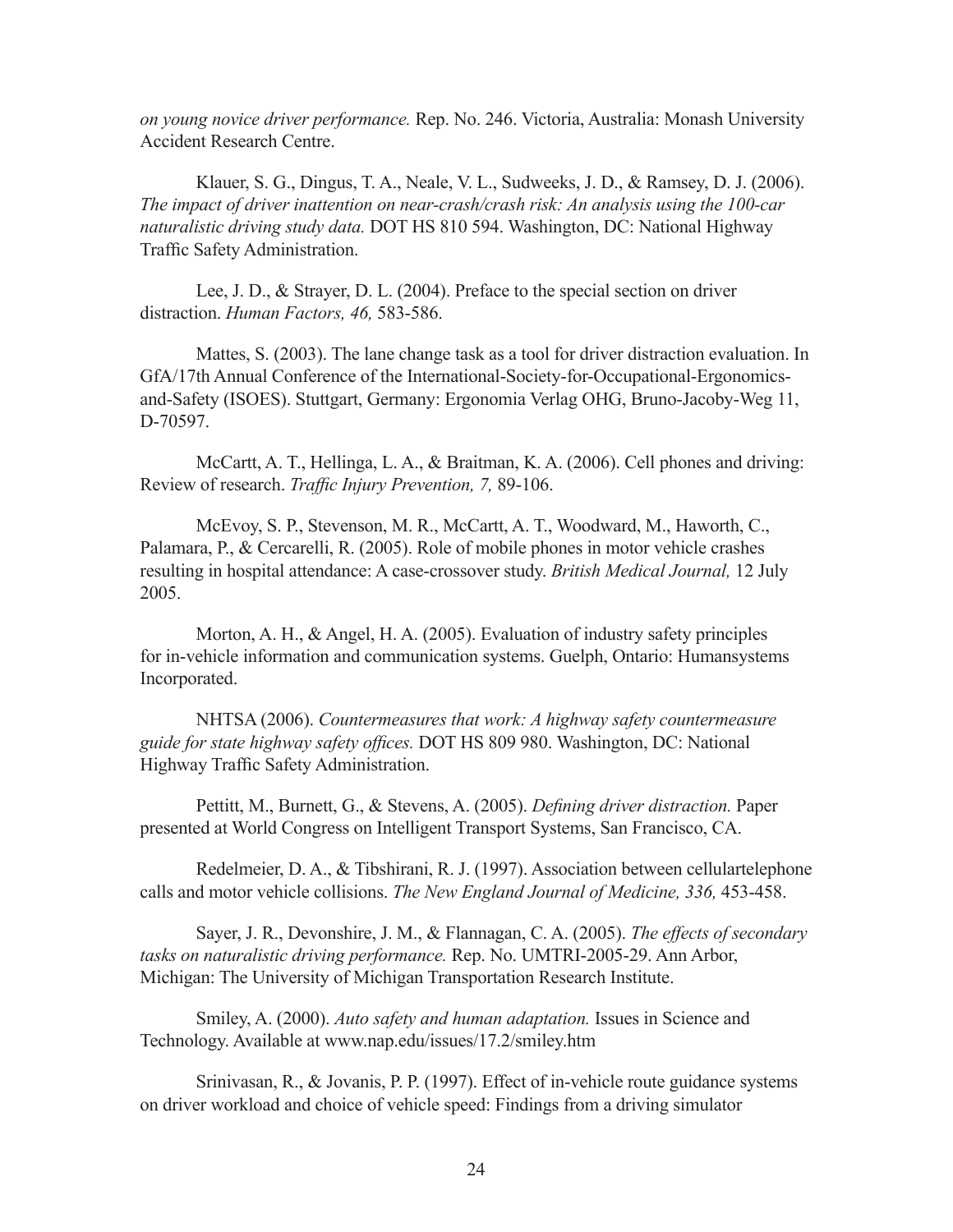experiment. In Y. I. Noy (Ed.), *Ergonomics and safety of intelligent driver interfaces* (pp. 97-114). Mahwah, New Jersey: Lawrence Earlbaum Associates.

Stutts, J. C., Reinfurt, D. W., Staplin, L., & Rodgman, E. A. (2001). *The role of driver distraction in traffic crashes.* Washington, DC: AAA Foundation for Traffic Safety.

Stutts, J., Feaganes, J., Reinfurt, D., Rodgman, E., Hamlett, C., Gish, K., & Staplin, L. (2005a). Driver's exposure to distractions in their natural driving environment. *Accident Analysis & Prevention, 37,* 1093-1101.

Stutts, J., Knipling, R. R., Pfefer, R., Neuman, T. R., Slack, K. L., & Hardy, K. K. (2005b). *Guidance for implementation of the AASHTO strategic highway safety plan: A guide for reducing crashes involving drowsy and distracted drivers.* NCHRP Rep. No. 500- 14. Washington, DC: Transportation Research Board.

Tijerina, L., Parmer, E., & Goodman, M. (1998). *Driver workload assessment of route guidance system destination entry while driving: A test track study. Seoul, Korea:* Proceedings of the 5th ITS World Congress.

Trezise, I., Stoney, E. G., Bishop, B., Eren, J., Harkness, A., Langdon, C., & Mulder, T. (2006). *Report of the road safety committee on the inquiry into driver distraction.* Rep. No. 209. Melbourne, Victoria, Australia: Road Safety Committee, Parliament of Victoria.

Utter, D. (2001). *Research note: Passenger vehicle driver cell phone use results from the Fall 2000 National Occupant Protection Use Survey.* DOT HS 809 293. Washington, DC: National Center for Statistics and Analysis, National Highway Traffic Safety Administration.

Wallace, B. (2003). *External-to-vehicle driver distraction: Research findings.* Rep. No. 168. Edinburgh, Scotland: Scottish Executive.

Wickens, C. D. (1999). Letter to the editor. Transportation Human Factors, I, 205- 206.

Wilde, G. J. S. (1982). The theory of risk-homeostasis: Implications for safety and health. *Risk Analysis, 2,* 209-255.

Young, K. L., Regan, M. A., & Hammer, M. (2003). *Driver distraction: A review of the literature.* Rep. No. 206. Victoria, Australia: Monash University Accident Research Centre.